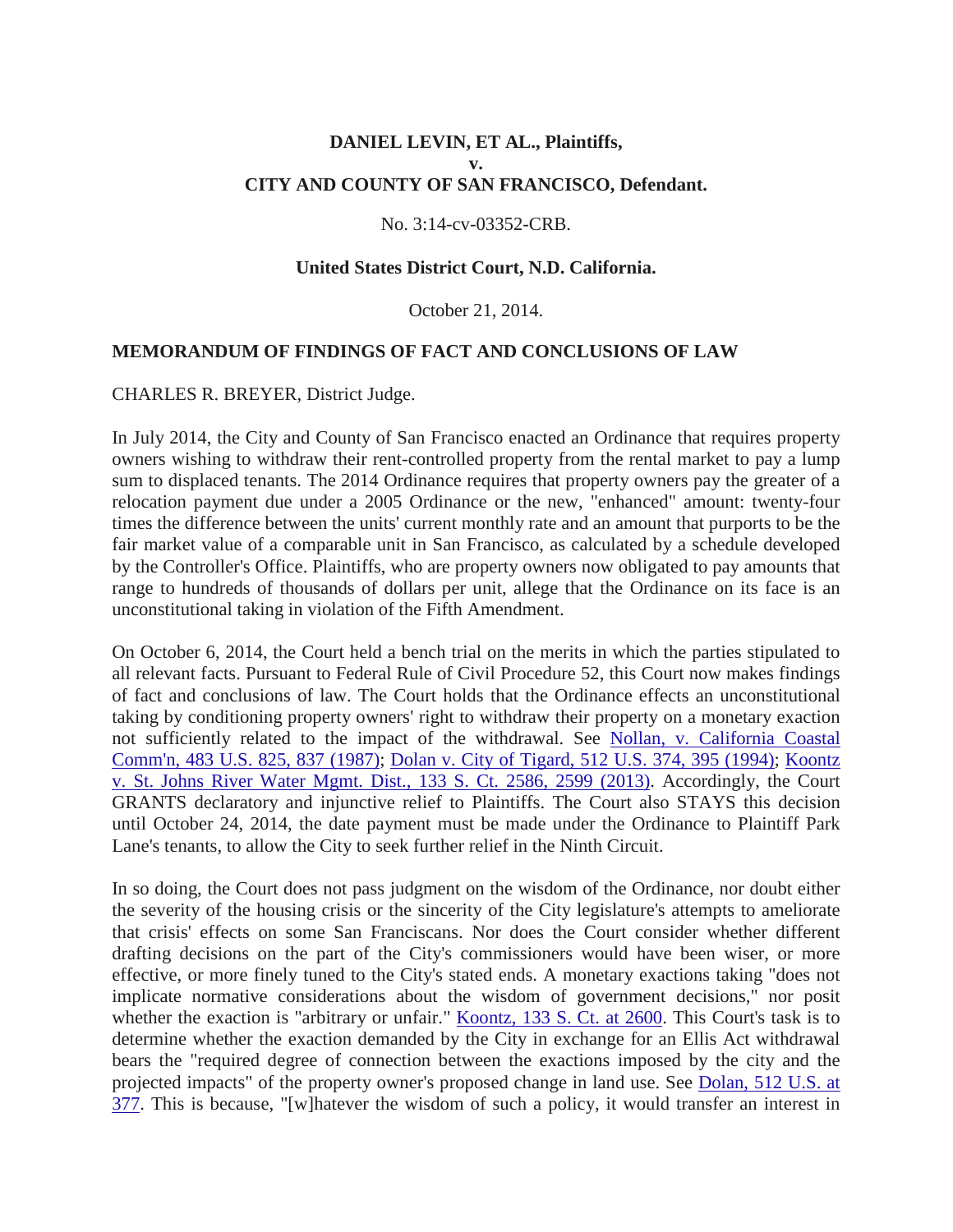property from the landowner to the government" and thus "amount[s] to a per se taking similar to the taking of an easement or a lien." [Koontz, 133 S. Ct. at 2600.](http://scholar.google.com/scholar_case?case=7062962536363873641&hl=en&as_sdt=2006&as_vis=1) This Court's role, then, is to determine whether the taking, without just compensation, passes constitutional muster by "satisfy[ing] the nexus and rough proportionality requirements of Nollan, and Dolan." See Id. at 2599. It does not.

# **I. FACTUAL BACKGROUND**

# **A. The San Francisco Housing Crisis**

San Francisco faces an affordable housing crisis of remarkable proportions. There are "deep structural problems in the housing market," in which increasing demand has met a supply limited by a City that has "not produc[ed] housing as [its] population has grown." Tr. Ex. 16 (dkt. 60-22) at 12. "Increased employment and population" has clashed with "minimal increases in new housing" to put "upward pressure on rental rates" and downward pressure on the citywide rental vacancy rate, which hovered at just 2.8% in 2012. Tr. Ex. 13 (dkt. 60-19) at 4.

The City's housing stock consists of approximately 372,830 dwelling units, of which 64% are occupied by renters. Tr. Ex. 13 at 6-7. Against this backdrop, property owners annually withdraw only a very small number of units from the rental market each year. The number of petitions for withdrawal that the City received fluctuated each year leading up to the passage of the Ordinance challenged here, but affected a tiny percentage of the City's housing stock overall. See Tr. Ex. 13, at 2, 14. The Rent Board processed 43 Ellis Act evictions in its fiscal year 2010, for example, and 116 in 2013. Tr. Ex. 13 at 2, 14.

# **B. San Francisco Housing Measures**

The City government has instituted a number of measures to combat unaffordable rental rates in San Francisco. The most significant of these is a comprehensive rent control plan that covers nearly all rental property in buildings constructed before June 1979, thereby affecting most rental property in San Francisco. See Tr. Ex. 13 at 8; Stip. Facts (dkt. 50-1) ¶ 19. Rent increases are strictly limited to a rate lower than inflation under the guidelines published by the San Francisco Rent Control Board-specifically, to sixty percent of the Bay Area Cost of Living Index, resulting in an ever-diminishing return on investment on the property. See Tr. Ex. 13 at 8; Stip. Facts ¶ 19; see generally S.F., Cal., Admin. Code §§ 37.2(r)(5), 37.3(a), and 37.9. Under this rubric, rent increases generally hover around one or two percent per year. See Tr. Ex. 13 at 8. Once a tenant voluntarily departs a unit, landlords are unrestricted in the new initial rent they may set for a new tenant, but the unit remains rent-controlled and thereby subject to limits on year-to-year increases. Tr. Ex. 13 at 8. Tenants in rent-controlled units also enjoy protection from eviction, which must be for one of sixteen enumerated "just causes;" otherwise, tenants are entitled to certain procedures for a no-fault eviction. Tr. Ex. 13 at 8.

Pursuant to a variety of San Francisco Ordinances, landlords are required to pay relocation expenses to tenants undergoing a no-fault eviction. Tr. Ex. 13 at 10. Under the Ellis Act of 1985, Cal. Gov't Code §§ 7060-7060.7, government entities are restricted from "compel[ling] the owner of any residential real property to offer, or to continue to offer, accommodations in the property for rent or lease, except for guestrooms or efficiency units within a residential hotel. . .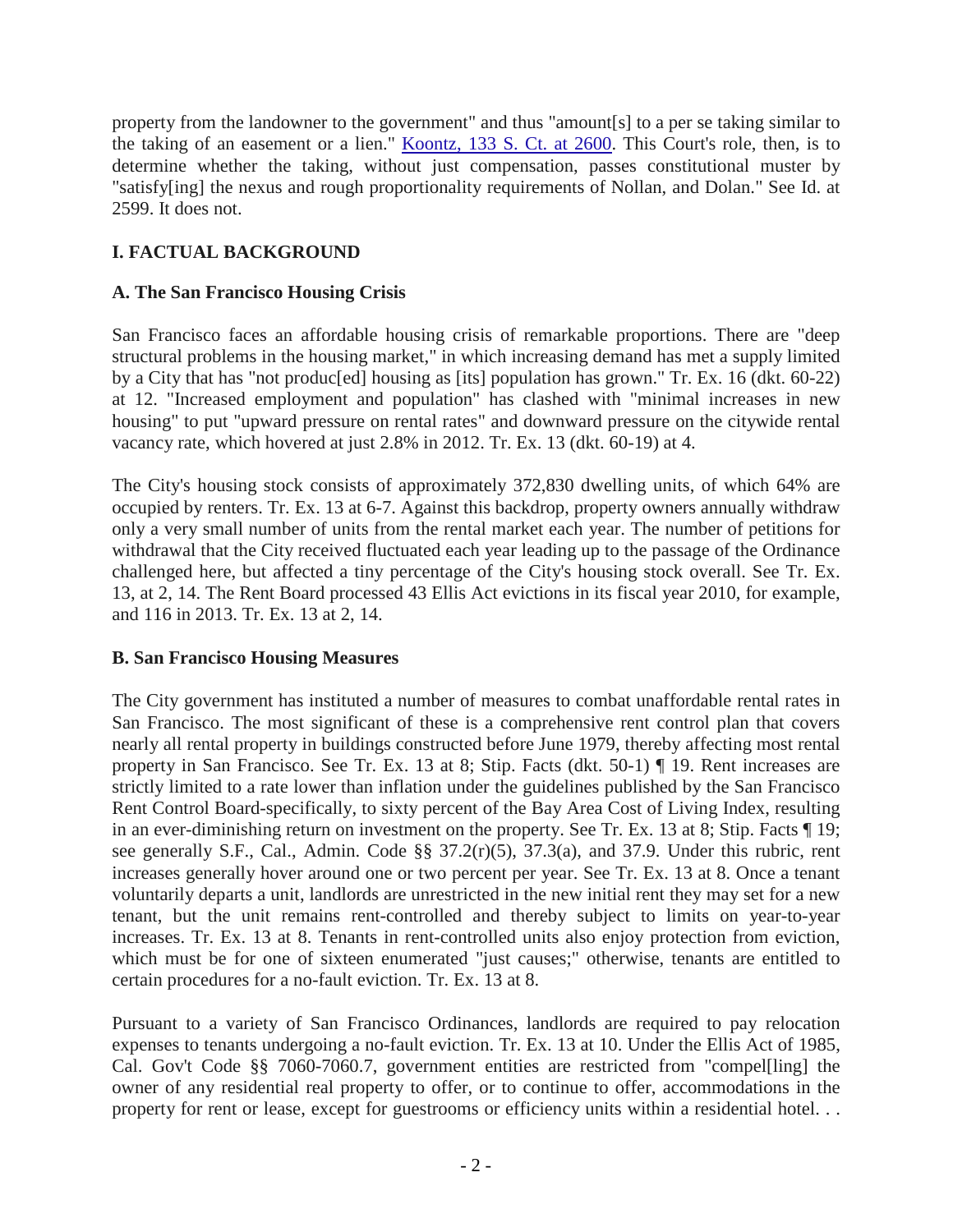." Cal. Gov't Code § 7060(a); Stip. Facts ¶¶ 7-8; Tr. Ex. 1 (dkt. 60-1). But sections 7060.1- 7060.1(c) go on to explain that "[n]otwithstanding Section 7060, nothing in this chapter" . . . "[d]iminishes or enhances any power in any public entity to mitigate any adverse impact on persons displaced by reason of the withdrawal from rent or lease of any accommodations." Stip. Facts ¶ 9. San Francisco Administrative Code ("S.F. Admin Code") implements this power in part by establishing procedures that rental property owners must follow to withdraw their unit from the rental market. Stip. Facts ¶¶ 10-11. If the property owner "wishes to withdraw from rent or lease all rental units within any detached physical structure," the owner must first serve a Notice of Termination of Tenancy on all tenants in possession of the unit. Stip. Facts ¶ 10; S.F. Admin. Code § 37.9(a)(13). The property owner must then file a Notice of Intent to Withdraw Rental Units with the San Francisco Rent Board. Stip. Facts ¶ 14; S.F. Admin. Code §  $37.9A(f)(1)$ . A rental unit is considered withdrawn from the market 120 days, or one year if the tenant is at least 62 years old or disabled, after this Notice is filed with the Rent Board. Stip. Facts ¶ 15; S.F. Admin. Code § 37.9A(f)(4). Once property owners have filed the Notice of Intent to Withdraw with the Rent Board, they must withdraw their unit from the rental market unless the Rent Board grants permission of rescission on the grounds that no tenant vacated or agreed to vacate the property or that extraordinary circumstances exist. Stip. Facts ¶ 18; Tr. Ex. 5 (dkt. 60-9).

A withdrawn unit is subject to strict limitations on re-rental. Stip. Facts ¶¶ 22-26. If the property owner re-rents the unit within two years after withdrawal, the owner is subject to actual and exemplary damages to the displaced tenant and exemplary damages to the City. Stip. Facts ¶ 23; S.F. Admin. Code § 37.9A(d). Between five and ten years after withdrawal, the property owner must first offer the unit to a displaced tenant who made a written request to be offered the unit. Stip. Facts ¶ 24. Regardless of who obtains a new lease, the rent must be no higher than the inflation index-adjusted amount the displaced tenant was paying. Stip. Facts ¶ 24. Within ten years, the withdrawn unit must be offered to a displaced tenant who has so requested. Stip. Facts ¶ 25.

Most relevant for our purposes, the S.F. Admin. Code also establishes lump-sum payouts that a property owner must make to a tenant evicted under the Ellis Act. Various amendments throughout the Ordinance's history adjusted inflation pegs for permissible rent increases and altered clauses that set income restrictions for tenants receiving relocation assistance. Stip. Facts ¶¶ 27-30. In 1994, the City amended its existing Ordinance to restrict payment only to displaced tenants who were low income, elderly, or disabled. Stip. Facts ¶ 28. The City removed any income restriction in a 2005 amendment, and added a clause that indexed payments to inflation. Stip. Facts ¶ 30; Tr. Ex. 9 (dkts. 60-13, 60-14). Although the amounts varied depending on unit size and whether the tenant was elderly or disabled, the required payment before 2014 was on the order of a few thousand dollars. Stip. Facts ¶¶ 27-30. Prior to the 2014 Ordinance challenged here, the extant payout requirement was governed by a 2005 Ordinance. Stip. Facts ¶ 31. The 2005 Ordinance required an inflation-pegged payment of \$4,500 per tenant, up to \$13,500 total per unit, plus an additional payment of \$3,000 to any elderly or disabled tenant. Stip. Facts ¶¶  $31-33$ ; Tr. Ex.  $9$ .<sup>[1]</sup>

On June 1, 2014, the City enacted San Francisco Ordinance No. 54-14, S.F. Admin. Code. § 37.9A(e)(3)(E), the subject of Plaintiffs' challenge. Stip. Facts ¶ 34; Tr. Ex. 10 (dkts. 60-15, 60-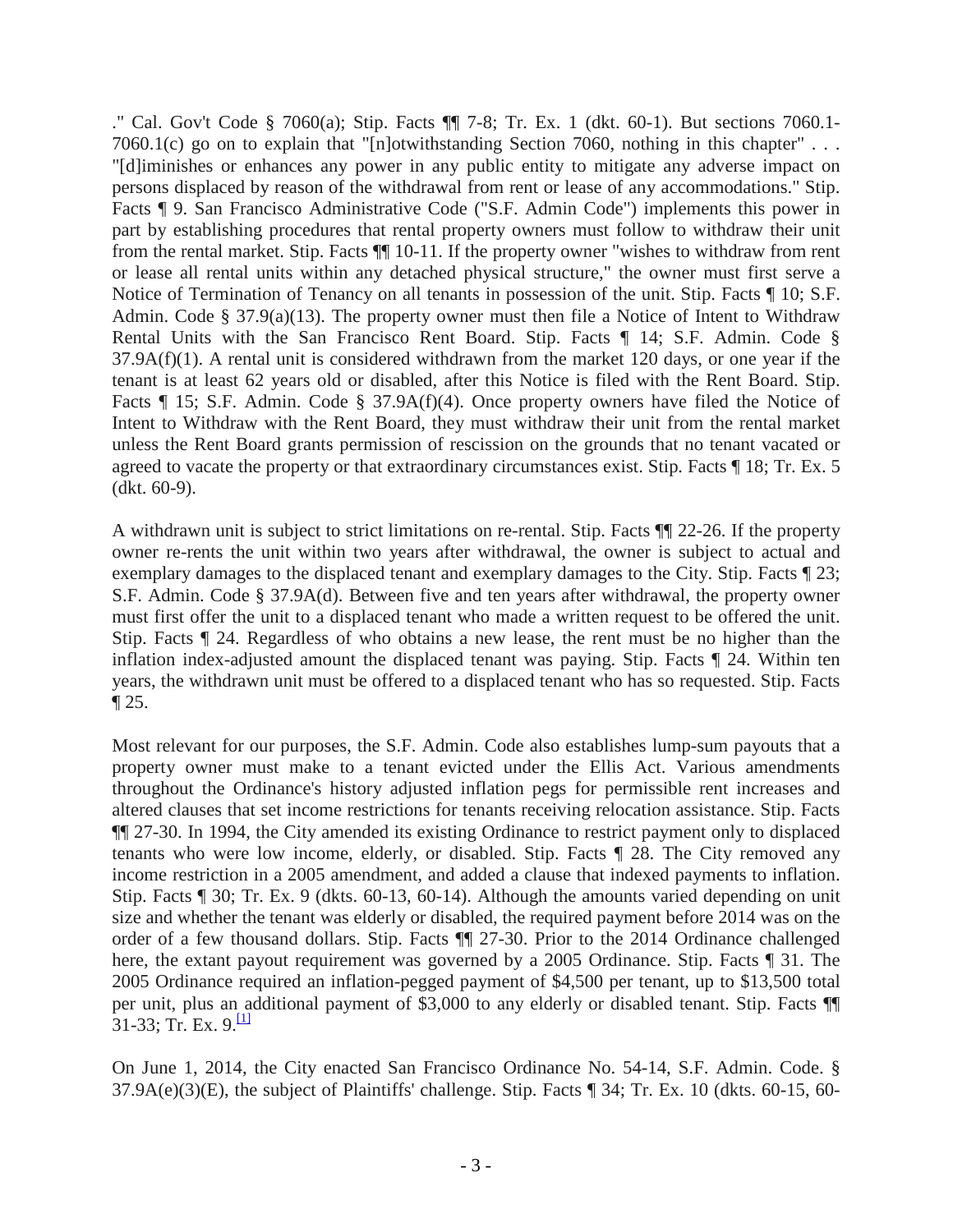16). By its terms, the Ordinance's payment obligation applies to "[a]ny tenant who has received a notice of termination of tenancy, but who has not yet vacated the unit by [June 1, 2014]" including any tenant who received a Notice of Termination while the prior ordinance was in effect but had not actually moved out when the 2014 Ordinance went into effect. Stip. Facts ¶¶ 41, 55, 60-61. Under the 2014 Ordinance, the landlord must pay the greater of the payout required by the 2005 Ordinance, or an amount equal to twenty-four times the difference between the unit's current monthly rate and the fair market value of a comparable unit in San Francisco, as calculated by a schedule developed by the Controller's Office. Stip. Facts ¶ 35.

The Schedule developed by the Controller's Office does not record or calculate actual market rents in San Francisco, nor does it differ by neighborhood or unit size or characteristics. See Tr. Ex. 4 (dkt. 60-8) at 9. Rather, it contains a single variable: a multiplier, ranging from 0.710 for a tenant who moved into a unit in 2012 to 2.7155 for a 1979 or earlier move-in. Id. The lump-sum payout due to each tenant is calculated by multiplying the unit's rental rate at the time the landlord files the Notice of Intent to Withdraw, times the multiplier from the Schedule that corresponds with the year the tenancy began, times twenty-four. Stip. Facts ¶ 35. This calculation purports to represent two years of "Rental Payment Differential;" in other words, two years of the difference between the tenant's current rent-controlled monthly rate and the market rate for a comparable unit. Stip. Facts ¶ 35. Any tenant who qualifies as over age 62 or disabled also receives the additional payment required by §§ 37.9A(e)(3)(C)-(D. the 2005 Ordinance. Stip. Facts  $\parallel$  36. One-half of the payout is due at the time the property owner serves the Notice of Termination on the tenant, and the remaining one-half is due when the tenant vacates the unit. Stip. Facts ¶ 35.

S.F. Admin. Code § 37.9(e)(3)(G)(i) allows a property owner to petition the Rent Board for relief if the owner can prove that the payout required by the 2014 Ordinance would "constitute an undue financial hardship for [the] landlord in light of all the resources available to the landlord." Stip. Facts ¶ 43. The Rent Board can order a reduction or a payment plan, and considers "all relevant factors," including the landlord's income and all other assets except retirement accounts and non-liquid personal property. Stip. Facts ¶¶ 43-45. Another provision also provides a procedure for a property owner to present evidence to contest whether the rental payment differential calculated by the Controller's Schedule reasonably reflects the market rate for a comparable unit. Stip. Facts ¶ 46; Tr. Ex. 12 (dkt. 60-18). No evidence appears in the record about the standard, if any, that the Rent Board uses to evaluate a recalculation request. See Stip. Facts ¶ 46; Tr. Ex. 12. Neither plaintiff in the instant case contests the accuracy of the calculated payout in their facial challenge to the Ordinance, nor seeks a hardship adjustment. Stip. Facts ¶¶ 63-64, 77.

The payouts required by the 2014 Ordinance can be substantial, as illustrated by the plaintiffs in this case. In 2008, the Levins purchased a home consisting of an upper and lower unit, each containing one bedroom. Stip. Facts ¶ 51. At the time of purchase, the lower unit was occupied by a tenant. Stip. Facts ¶¶ 52. The Levins moved into the upper unit of their home as their primary residence, and desired to occupy the lower unit as well. Stip. Facts ¶¶ 54-55. On December 16, 2013, the Levins served a Notice of Termination of Tenancy on their tenant and filed a Notice of Intent to Withdraw with the Rent Board. Stip. Facts ¶ 55; Tr. Ex. 22 (dkt. 60- 28). That same day, the Levins paid their tenant \$2,605.46, which represented half of the tenant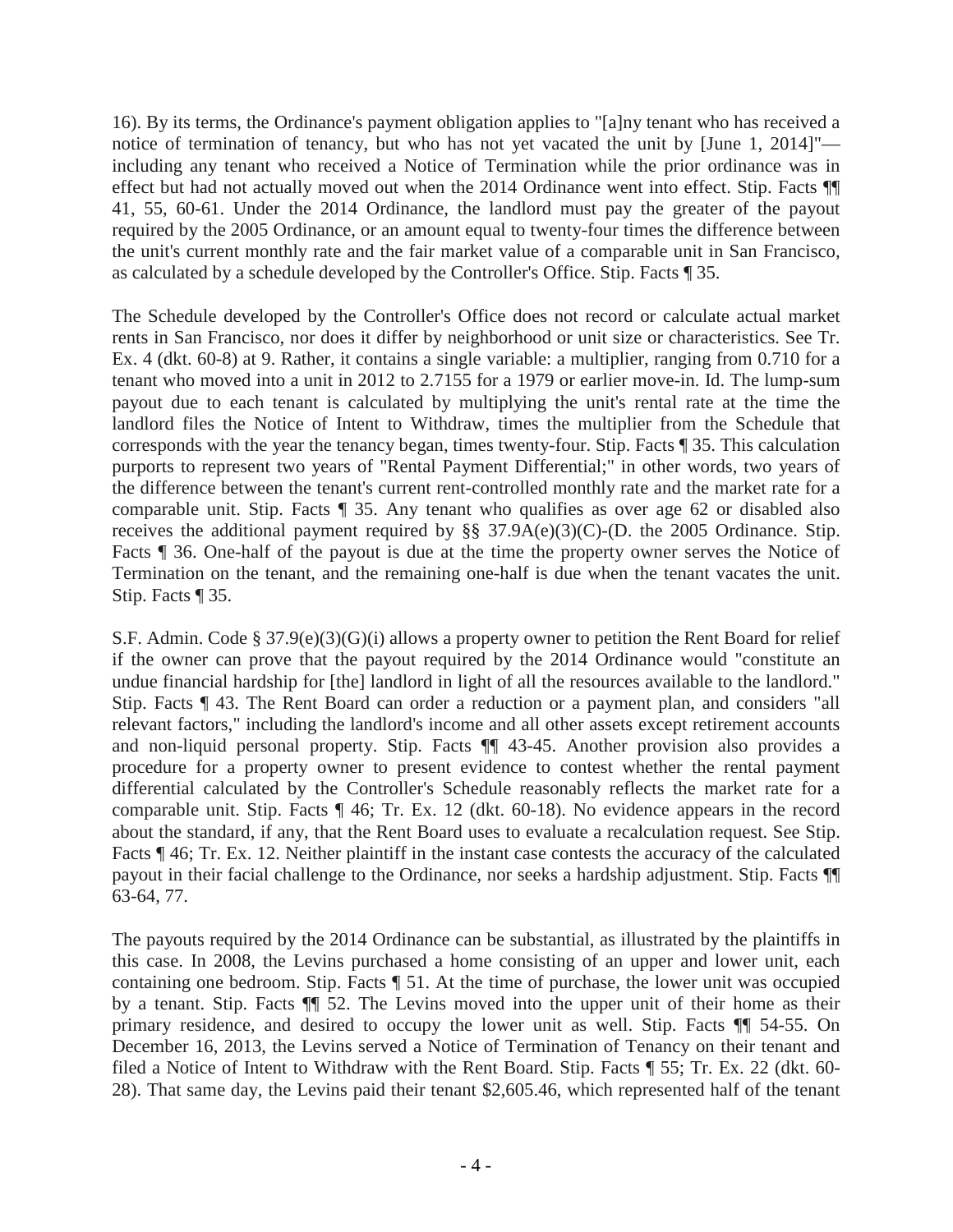relocation payment required by the 2005 Ordinance. Stip. Facts ¶ 55. The Levins' tenant subsequently claimed a disability, which automatically entitled the tenant to a one-year extension of termination date and an additional \$3,473.93 payment under the 2005 Ordinance. Stip. Facts ¶¶ 56-57. The Levins did not contest the extension of the withdrawal date to December 16, 2014, and paid the additional disability payment. Stip. Facts ¶¶ 56-57. Because the tenant had not yet vacated the unit as of June 1, 2014, the Levins became subject to the new payment requirements of the 2014 Ordinance. Stip. Facts ¶¶ 60-61. The Levins' tenant began renting in 1988 and pays a current monthly rental rate of \$2,479.67. Stip. Facts ¶ 62. The Controller's Schedule provides a multiplier of 1.9821, which implies that according to the City's schedule, the rental differential between the tenant's rent and the market rent for a comparable unit is \$4,914.95; in other words, the fair market value of a comparable unit is presumed to be \$7,394.62 per month. Stip. Facts ¶ 62; Tr. Ex. 4 at 9. The rental differential multiplied by 24 means that the Levins are required to pay their tenant \$117,958.89 on the day the tenant vacates the unit. Stip. Facts ¶ 62. The Ordinance places no constraints on a tenant's use of the payout. Stip. Facts ¶ 42.

The 2014 Ordinance contains no means or need test for the tenant, such that a tenant is entitled to the payout irrespective of income. Id. The ironic result of the Ordinance's formula is that those tenants who can afford to pay the highest current monthly rents are entitled to a correspondingly higher payout amount under the 2014 Ordinance. An illustrative example is the situation faced by plaintiff Park Lane, which owns a thirty-three unit building in San Francisco that it seeks to withdraw from the rental market. See Stip. Facts  $\P$  65.<sup>[2]</sup> The two tenants who moved into a Park Lane unit in 1997 and could afford to pay a monthly rent of \$8,470.44 are now entitled to a payout of \$223,782.25. Stip. Facts ¶¶ 68, 75. Another two tenants who moved in at around the same time, in 1998, but paid a monthly rent of \$4,538.14, are now entitled to \$110,516.14. Stip. Facts  $\P$  68, 75. A single tenant who moved into a unit in 1981 and pays a monthly rent of \$1,998.54 is now due \$116,928.98. Stip. Facts ¶¶ 68, 75. These payouts are in addition to the funds Park Lane already paid out to any tenants who are over age 62 or disabled. See Stip. Facts ¶¶ 71, 75. In all, the 2014 Ordinance requires Park Lane to pay a total of more than one million dollars to the tenants in the thirteen units that remained occupied as of June 1, 2014. Stip. Facts ¶¶ 74, 76.

# **II. DISCUSSION**

#### **A. Ripeness**

As an initial matter, the City argues that Plaintiffs' takings challenge is unripe because Plaintiffs have not attempted to seek compensation in state courts. The issue of ripeness presents a prudential concern, not a jurisdictional bar. See Guggenheim v. City [of Goleta, 638 F.3d 1111,](http://scholar.google.com/scholar_case?case=9489887856683067206&hl=en&as_sdt=2006&as_vis=1)  [1117-18 \(9th Cir. 2010\).](http://scholar.google.com/scholar_case?case=9489887856683067206&hl=en&as_sdt=2006&as_vis=1) But here, it is not even that. The ripeness doctrine of [Williamson](http://scholar.google.com/scholar_case?case=13419993688733265381&hl=en&as_sdt=2006&as_vis=1)  [County Regional Planning Commission v. Hamilton Bank, 473 U.S. 172, 190 \(1985\),](http://scholar.google.com/scholar_case?case=13419993688733265381&hl=en&as_sdt=2006&as_vis=1) on which the City relies, does not apply to takings claims that do not seek monetary compensation. See [San Remo Hotel, L.P. v. City & Cnty. of S.F., 545 U.S. 323, 345-46 \(2005\)](http://scholar.google.com/scholar_case?case=8630312865230925010&hl=en&as_sdt=2006&as_vis=1) (facial takings claims were instantly ripe "by their nature" because they "requested relief distinct from the provision of `just compensation'"). Plaintiffs here seek injunctive and declaratory relief. Moreover, takings claims that challenge a legislative demand for money, like the one here, are ripe without a prior damages suit. [Eastern Enters. v. Apfel, 524 U.S. 498, 521 \(1998\)](http://scholar.google.com/scholar_case?case=4108513345952432750&hl=en&as_sdt=2006&as_vis=1) (ripeness not applicable where "the challenged statute, rather than burdening real or physical property, requires a direct transfer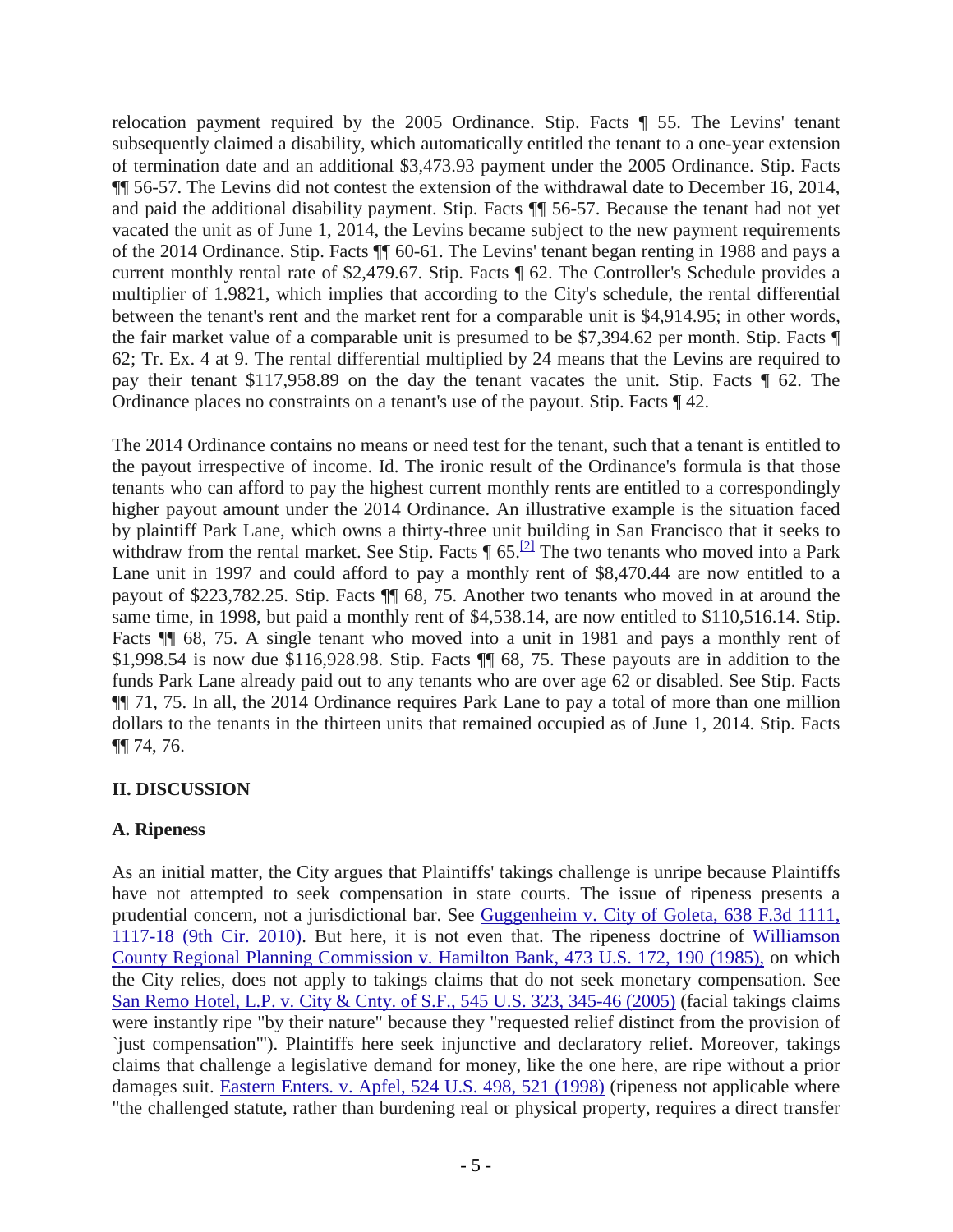of funds" mandated by government). This makes sense, as it would "entail an utterly pointless set of activities" to require a plaintiff to pay money demanded by challenged legislation and then go seek one for one dollar reimbursement before challenging the law as a taking. See [Student Loan](http://scholar.google.com/scholar_case?case=4099309844605706450&hl=en&as_sdt=2006&as_vis=1)  [Mktg. Ass'n v. Riley, 104 F.3d 397, 401 \(D.C. Cir. 1997\).](http://scholar.google.com/scholar_case?case=4099309844605706450&hl=en&as_sdt=2006&as_vis=1) The challenged Ordinance here requires a lump-sum payment from property owner to tenant, one that by its very terms does not contemplate compensation. To the extent that there is any merit in the City's ripeness argument, these considerations persuade the Court that it is appropriate as a prudential matter to adjudicate Plaintiffs' claim at this time. See [Surf & Sand, LLC v. City of Capitola, 717 F. Supp. 2d 934, 938](http://scholar.google.com/scholar_case?case=4180214287235221899&hl=en&as_sdt=2006&as_vis=1)  [\(N.D. Cal. 2010\).](http://scholar.google.com/scholar_case?case=4180214287235221899&hl=en&as_sdt=2006&as_vis=1)<sup>[\[3\]](http://scholar.google.com/scholar_case?case=18197810633286893317&hl=en&as_sdt=6&as_vis=1&oi=scholarr#[3])</sup>

# **B. Constitutional Claim**

The Takings Clause of the Fifth Amendment to the United States Constitution, made applicable to the states through the [Fourteenth Amendment, Chicago, B. & Q.R. Co. v. Chicago, 166 U.S.](http://scholar.google.com/scholar_case?case=15094341875153306384&hl=en&as_sdt=2006&as_vis=1)  [226 \(1897\),](http://scholar.google.com/scholar_case?case=15094341875153306384&hl=en&as_sdt=2006&as_vis=1) provides: "[N]or shall private property be taken for public use, without just compensation." This two-part test is often characterized as containing a "public use" requirement and a "just compensation" requirement. [Brown v. Legal Found. of Wash., 538 U.S. 216, 231-32](http://scholar.google.com/scholar_case?case=8317575751151763804&hl=en&as_sdt=2006&as_vis=1)  [\(2003\).](http://scholar.google.com/scholar_case?case=8317575751151763804&hl=en&as_sdt=2006&as_vis=1) "[I]f a government action is found to be impermissible-for instance because it fails to meet the `public use' requirement or is so arbitrary as to violate due process-that is the end of the inquiry. No amount of compensation can authorize such action." [Lingle v. Chevron U.S.A. Inc.,](http://scholar.google.com/scholar_case?case=6222089460041367198&hl=en&as_sdt=2006&as_vis=1)  [544 U.S. 528, 543 \(2005\).](http://scholar.google.com/scholar_case?case=6222089460041367198&hl=en&as_sdt=2006&as_vis=1) But if the public use requirement is satisfied, the Court must determine whether a "taking" of constitutional dimension has occurred and, if so, whether the government provided just compensation. [Horne v. USDA, 750 F.3d 1128, 1136-37 \(9th Cir.](http://scholar.google.com/scholar_case?case=1727581745917629963&hl=en&as_sdt=2006&as_vis=1)  [2014\)](http://scholar.google.com/scholar_case?case=1727581745917629963&hl=en&as_sdt=2006&as_vis=1) (citing [Brown, 538 U.S. at 231-32, 235-36;](http://scholar.google.com/scholar_case?case=8317575751151763804&hl=en&as_sdt=2006&as_vis=1) and [First English Evangelical Lutheran Church](http://scholar.google.com/scholar_case?case=5858523458892549380&hl=en&as_sdt=2006&as_vis=1)  [of Glendale v. Cnty. of L.A., 482 U.S. 304, 314 \(1987\)\)](http://scholar.google.com/scholar_case?case=5858523458892549380&hl=en&as_sdt=2006&as_vis=1).

# **1**

Despite the largely unprecedented nature of the payment at issue here-a lump-sum payout from one private party to another-the Ordinance does not run afoul of the Public Use Clause. "[A] taking should be upheld as consistent with the Public Use Clause as long as it is `rationally related to a conceivable public purpose.'" [MHC Fin. Ltd. P'ship v. City of San Rafael, 714 F.3d](http://scholar.google.com/scholar_case?case=11586889253368885245&hl=en&as_sdt=2006&as_vis=1)  [1118, 1129 \(9th Cir. 2013\).](http://scholar.google.com/scholar_case?case=11586889253368885245&hl=en&as_sdt=2006&as_vis=1) "The concept of the public welfare is broad and inclusive," in "deference to legislative judgments in this field." [Kelo v. City of New London, 545 U.S. 469,](http://scholar.google.com/scholar_case?case=1101424605047973909&hl=en&as_sdt=2006&as_vis=1)  [480-81 \(2005\)](http://scholar.google.com/scholar_case?case=1101424605047973909&hl=en&as_sdt=2006&as_vis=1) (citations omitted). The City's stated purpose here is to mitigate the adverse effects of evictions and prevent the displacement of evicted tenants from San Francisco. Although effectuating this purpose involves a one-to-one transfer of property, the benefit to individual private parties ostensibly serves a broader public purpose as determined by the City legislature. See [Kelo, 545 U.S. at 485-87.](http://scholar.google.com/scholar_case?case=1101424605047973909&hl=en&as_sdt=2006&as_vis=1) Plaintiffs argue that the lack of restrictions on how a tenant spends the funds breaks any link between the City's stated purpose and the Ordinance's ability to enact it. But the City rationally could have concluded that at least some tenants will use the payouts on housing and at least some will purchase housing in San Francisco, which on the margin will lessen displacement and promote community stability. Because the "legislature's purpose is legitimate and its means are not irrational," see [Kelo, 545 U.S. at 488,](http://scholar.google.com/scholar_case?case=1101424605047973909&hl=en&as_sdt=2006&as_vis=1) this Court must defer to the City's legislative judgment and concludes that the Ordinance satisfies the Public Use Clause.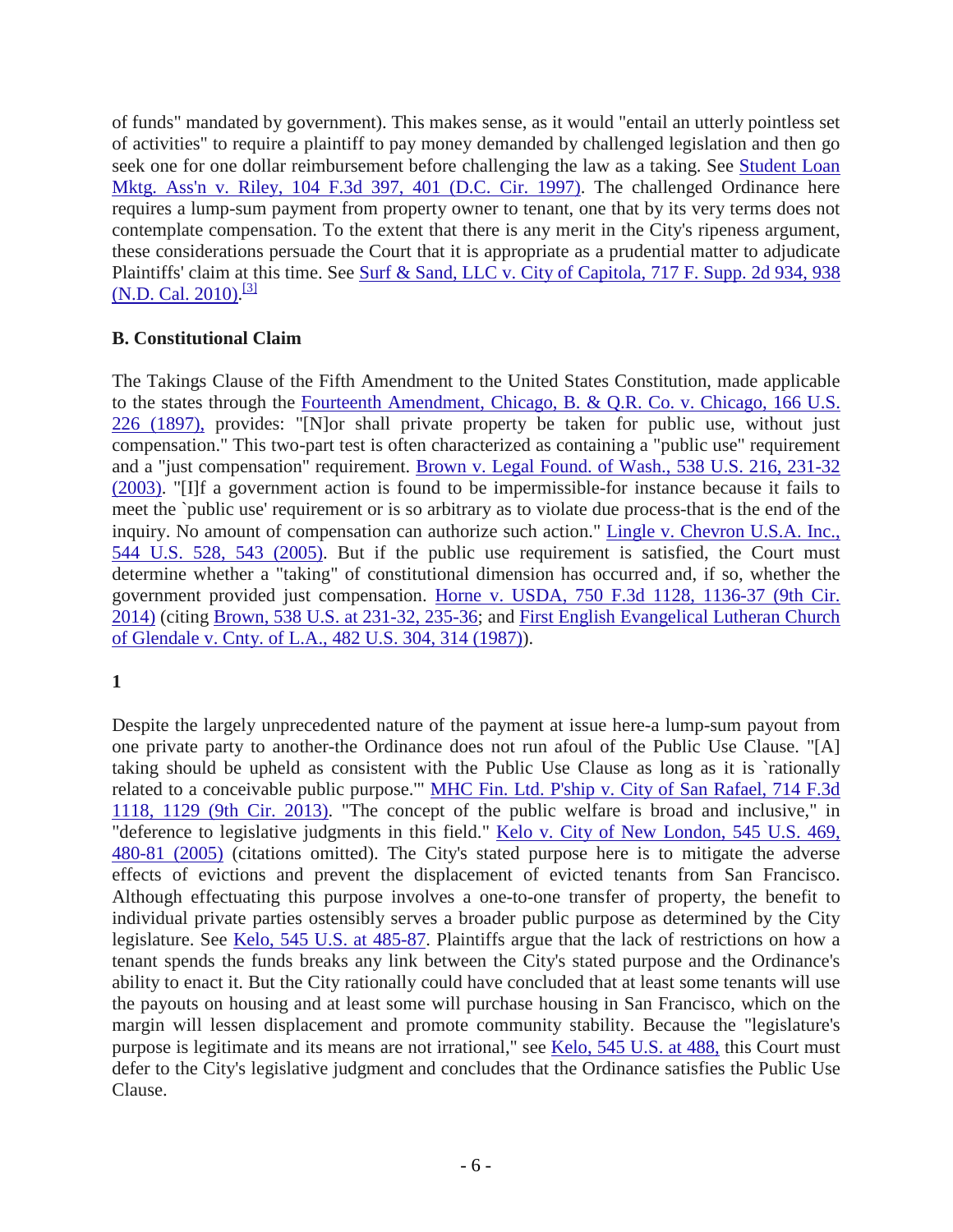### **2**

Although the Ordinance is "rationally related to a conceivable public purpose," see [MHC Fin.,](http://scholar.google.com/scholar_case?case=11586889253368885245&hl=en&as_sdt=2006&as_vis=1)  [714 F.3d at 1129,](http://scholar.google.com/scholar_case?case=11586889253368885245&hl=en&as_sdt=2006&as_vis=1) the Court must next determine whether the Ordinance effects a Fifth Amendment taking, and if so, of what type. Specifically, a claim that a government action is an uncompensated taking of private property may proceed under one of several legal theories. See [Lingle, 544 U.S. at](http://scholar.google.com/scholar_case?case=6222089460041367198&hl=en&as_sdt=2006&as_vis=1) 548. The government action might be a "physical" taking, in which "the government physically takes possession of an interest in property for some public purpose," giving rise to a "categorical duty to compensate the former owner." [Brown, 538 U.S. at 233-34](http://scholar.google.com/scholar_case?case=8317575751151763804&hl=en&as_sdt=2006&as_vis=1) (citing, e.g., [Loretto v. Teleprompter Manhattan CATV Corp., 458 U.S. 419 \(1982\)\)](http://scholar.google.com/scholar_case?case=5029480404868010518&hl=en&as_sdt=2006&as_vis=1). But this theory does not fit the Ordinance here, because "the government effects a physical taking only where it requires the landowner to submit to the physical occupation of his land." See Yee v. [City of Escondido, 503 U.S. 519, 527 \(1992\);](http://scholar.google.com/scholar_case?case=11117308571687389252&hl=en&as_sdt=2006&as_vis=1) see also [FCC v. Florida Power Corp., 480 U.S. 245](http://scholar.google.com/scholar_case?case=4493062035770712954&hl=en&as_sdt=2006&as_vis=1)  [\(1987\)](http://scholar.google.com/scholar_case?case=4493062035770712954&hl=en&as_sdt=2006&as_vis=1) (rent control of utility poles not a physical taking under Loretto because utility companies can refuse to rent). Property owners subject to the 2014 Ordinance have the option of submitting to the payout requirement to regain control of their land, and thus have not suffered a physical taking.

A second category encompasses regulatory deprivations. A property owner can raise a claim under the "total regulatory taking" theory of [Lucas v. S. C. Coastal Council, 505 U.S. 1003,](http://scholar.google.com/scholar_case?case=659168721517750079&hl=en&as_sdt=2006&as_vis=1)  [1020, 1026 \(1992\),](http://scholar.google.com/scholar_case?case=659168721517750079&hl=en&as_sdt=2006&as_vis=1) in which the property owner alleges that a regulation has the effect of denying all "economically viable" use of his land. Where the argument instead is that a government regulation has diminished the value of property to an unconstitutional degree, the claim sounds in regulatory takings under the fact-specific factors of [Penn Central Transportation](http://scholar.google.com/scholar_case?case=16963280698452399899&hl=en&as_sdt=2006&as_vis=1)  [Co. v. City of New York, 438 U.S. 104 \(1978\).](http://scholar.google.com/scholar_case?case=16963280698452399899&hl=en&as_sdt=2006&as_vis=1) The Plaintiffs here do not allege that a regulation has decreased some or all of the value of their property such that the fact-intensive ad hoc inquiry of these takings theories come into play.

Instead, the Ordinance at issue here requires that a property owner who wishes to withdraw a property apply to the City for an Ellis Act permit. As a condition of granting the permit, the Ordinance mandates that the property owner pay any tenant who is evicted from the withdrawn unit the "enhanced" lump-sum payout, without which the tenant legally may continue to occupy the property. A takings claim can proceed under a subset of the unconstitutional conditions doctrine by alleging that a land-use exaction violates the standards set forth in [Nollan, 483 U.S.](http://scholar.google.com/scholar_case?case=10841693014473793601&hl=en&as_sdt=2006&as_vis=1)  [825,](http://scholar.google.com/scholar_case?case=10841693014473793601&hl=en&as_sdt=2006&as_vis=1) and [Dolan, 512 U.S. 374.](http://scholar.google.com/scholar_case?case=8551511773686011796&hl=en&as_sdt=2006&as_vis=1) "Under the well-settled doctrine of `unconstitutional conditions,' the government may not require a person to give up a constitutional right-here the right to receive just compensation when property is taken for a public use-in exchange for a discretionary benefit conferred by the government where the benefit sought has little or no relationship to the property." [Dolan, 512 U.S. at 385.](http://scholar.google.com/scholar_case?case=8551511773686011796&hl=en&as_sdt=2006&as_vis=1)

The Nollan/Dolan line of cases "`involve a special application' of this doctrine," [Koontz, 133 S.](http://scholar.google.com/scholar_case?case=7062962536363873641&hl=en&as_sdt=2006&as_vis=1)  [Ct. at 2594,](http://scholar.google.com/scholar_case?case=7062962536363873641&hl=en&as_sdt=2006&as_vis=1) in that they reviewed "Fifth Amendment takings challenges to adjudicative land-use exactions-specifically, government demands that a landowner dedicate an easement allowing public access to her property as a condition of obtaining a development permit." [Lingle, 544 U.S.](http://scholar.google.com/scholar_case?case=6222089460041367198&hl=en&as_sdt=2006&as_vis=1)  [at 546](http://scholar.google.com/scholar_case?case=6222089460041367198&hl=en&as_sdt=2006&as_vis=1) (citing Dolan at 379-80 and Nollan at 828). In other words, the doctrine comes into play when the government demands a private payment in exchange for granting a landowner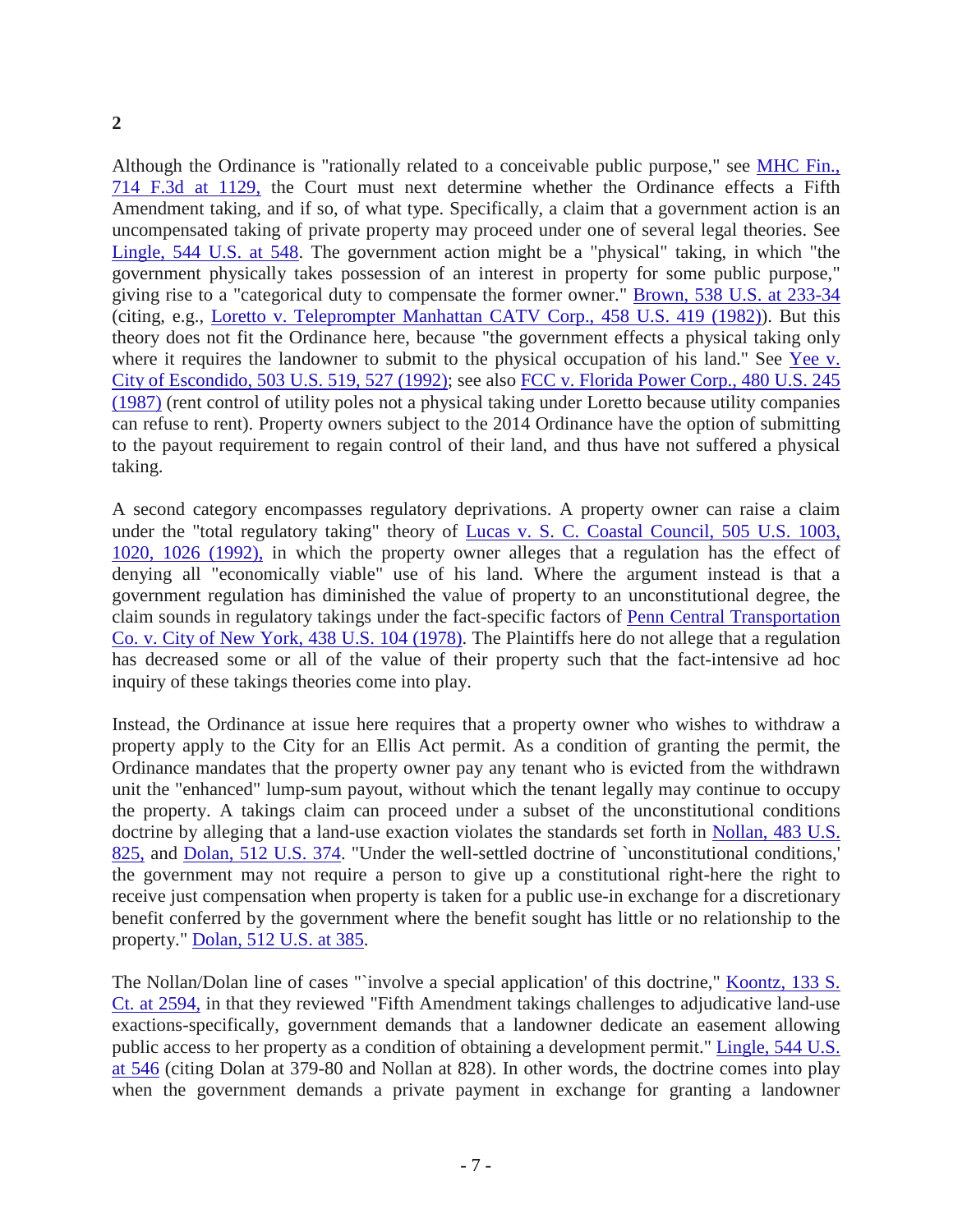permission to make a different use of her property. "A predicate for any unconstitutional conditions claim is that the government could not have constitutionally ordered the person asserting the claim to do what it attempted to pressure that person into doing." [Koontz, 133 S. Ct.](http://scholar.google.com/scholar_case?case=7062962536363873641&hl=en&as_sdt=2006&as_vis=1)  [at 2598](http://scholar.google.com/scholar_case?case=7062962536363873641&hl=en&as_sdt=2006&as_vis=1) (citing [Rumsfeld v. Forum for Academic & Inst. Rights, Inc., 547 U.S. 47, 59-60](http://scholar.google.com/scholar_case?case=3881292757575809578&hl=en&as_sdt=2006&as_vis=1)  [\(2006\)\)](http://scholar.google.com/scholar_case?case=3881292757575809578&hl=en&as_sdt=2006&as_vis=1). "For that reason, [the Supreme Court] began [its] analysis in both Nollan and Dolan by observing that if the government had directly seized the easements it sought to obtain through the permitting process, it would have committed a per se taking." [Koontz, 133 S. Ct. at 2598-99](http://scholar.google.com/scholar_case?case=7062962536363873641&hl=en&as_sdt=2006&as_vis=1) (citing Dolan at 384 and Nollan at 831). "The question was whether the government could, without paying the compensation that would otherwise be required upon effecting such a taking, demand the easement as a condition for granting a development permit the government was entitled to deny." [Lingle, 544 U.S. at 546-47.](http://scholar.google.com/scholar_case?case=6222089460041367198&hl=en&as_sdt=2006&as_vis=1)

Nollan determined that the permit could be conditioned on the exaction only if the exaction had an "essential nexus" to the government interest that would furnish a valid ground for denial of the permit; "[i]n short, unless the permit condition serves the same governmental purpose as the development ban, the building restriction is not a valid regulation of land use but `an out-and-out plan of extortion.'" [Nollan, 483 U.S. at 837](http://scholar.google.com/scholar_case?case=10841693014473793601&hl=en&as_sdt=2006&as_vis=1) (citations omitted). Dolan refined this requirement by explaining that there must be a "rough proportionality" "between the exactions imposed by the city and the projected impacts of the proposed development." [Dolan, 512 U.S. at 377, 391.](http://scholar.google.com/scholar_case?case=8551511773686011796&hl=en&as_sdt=2006&as_vis=1) "No precise mathematical calculation is required, but the city must make some sort of individualized determination that the required dedication is related both in nature and extent to the impact of the proposed development." Id. at 391. The burden is a significant one, in which "the city must make some effort to quantify its findings in support of the dedication . . . beyond the conclusory statement that it could offset some of the" development's negative impacts. Id. at 395-96.

The critical conceptual link between Nollan/Dolan and the challenged Ordinance here comes from the recent Supreme Court decision in [Koontz, 133 S. Ct. at 2594.](http://scholar.google.com/scholar_case?case=7062962536363873641&hl=en&as_sdt=2006&as_vis=1) The Supreme Court first decided that the nexus requirements of Nollan/Dolan apply with equal force where a city denies an application to a petitioner who refuses to yield to the City's exaction condition. [Koontz, 133 S.](http://scholar.google.com/scholar_case?case=7062962536363873641&hl=en&as_sdt=2006&as_vis=1)  [Ct. at 2591.](http://scholar.google.com/scholar_case?case=7062962536363873641&hl=en&as_sdt=2006&as_vis=1) But more importantly, the Court held that "so-called `monetary exactions' must satisfy the nexus and rough proportionality requirements of Nollan and Dolan." Id. at 2599. In Koontz, the City offered petitioner two options as a condition of granting a development permit: develop only 1 acre of the site and grant a conservation easement on the rest, or develop all 3.7 requested acres and perform "offsite mitigation," in which petitioner would fund improvements to a distinct parcel of city-owned property. Id. at 2598. Unlike an untethered financial obligation, such as the retroactive obligation to pay medical benefits of retired miners at issue in [Eastern](http://scholar.google.com/scholar_case?case=4108513345952432750&hl=en&as_sdt=2006&as_vis=1)  [Enterprises, 524 U.S. 498,](http://scholar.google.com/scholar_case?case=4108513345952432750&hl=en&as_sdt=2006&as_vis=1) the demand for money at issue in Koontz "`operate[d] upon  $\dots$  an identified property interest' by directing the owner of a particular piece of property to make a monetary payment." Id. at 2599.

In other words, "unlike [in] Eastern Enterprises, the monetary obligation burdened petitioner's ownership of a specific parcel of land." Id. at 2599. "The fulcrum [Koontz] turns on is the direct link between the government's demand and a specific parcel of real property." Id. at 2600. "Because of that direct link, [the monetary exaction] implicate[d] the central concern of Nollan and Dolan: the risk that the government may use its substantial power and discretion in land-use permitting to pursue governmental ends that lack an essential nexus and rough proportionality to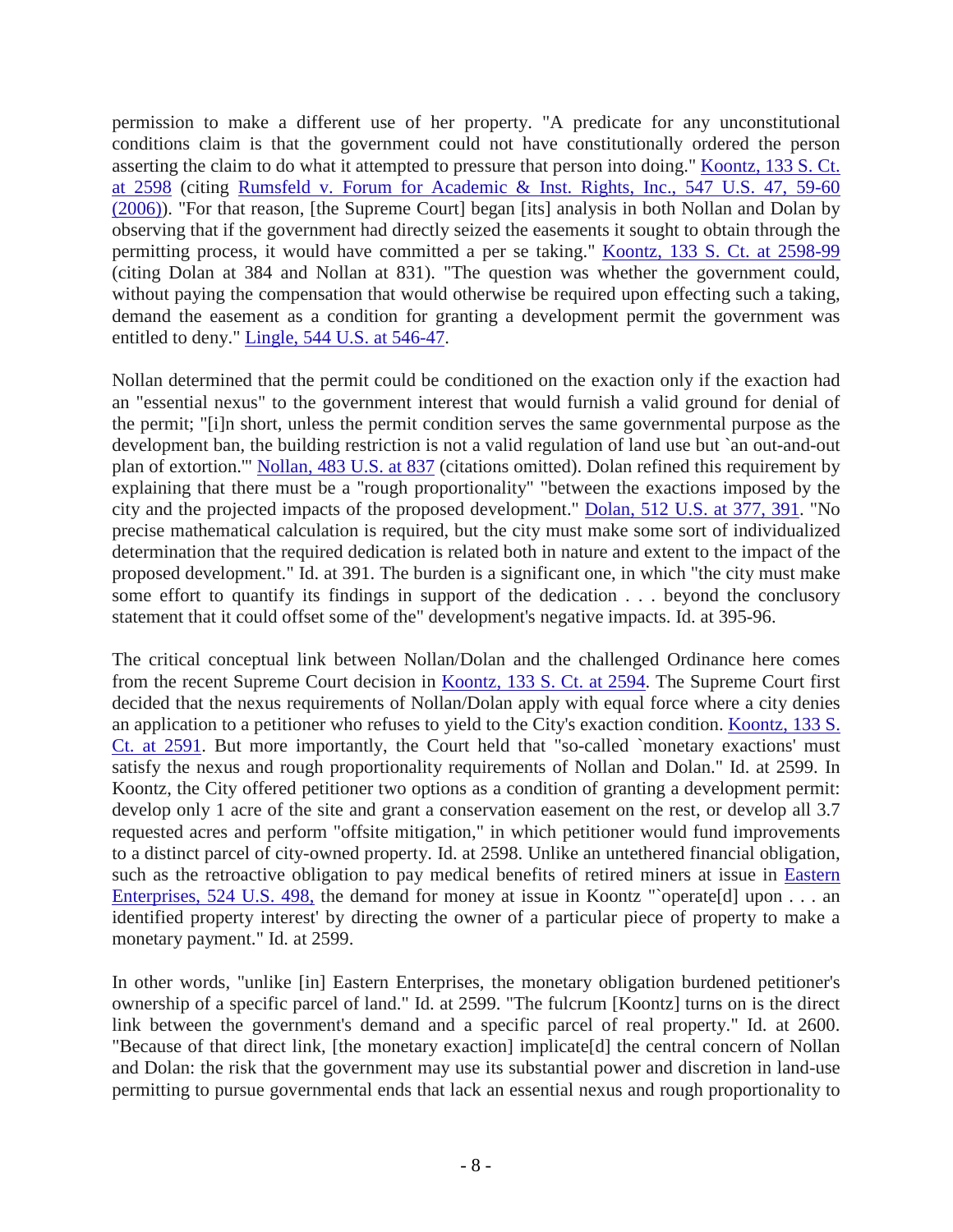the effects of the proposed new use of the specific property at issue, thereby diminishing without justification the value of the property." Id.

So too here. The Nollan/Dolan rule governs the land use restriction challenged in the instant case, in which a property owner wishing to make a different use of a property— withdraw it from the rental market for sale or personal use —must apply to the City for a permit to do so. As a condition of granting the necessary Ellis Act permit, the Ordinance requires a monetary exaction —a substantial payment, without which the property owner's proposed new land use is denied and the tenant continues to occupy the unit. As in Koontz, where the monetary exaction was subject to a Nollan/Dolan analysis because the City commanded a monetary payment "linked to a specific, identifiable property interest such as a . . . parcel of real property," Id., here the Ordinance's requirement of a monetary payment is directly linked to a property owner's desire to change the use of a specific, identifiable unit of property. "Because of that direct link, this case implicates the central concern of Nollan and Dolan" as acutely and in the same way as the traditional land-use permitting context: the risk that San Francisco has used its substantial power under the Ellis Act to pursue policy goals that lack an essential nexus and rough proportionality to the effects of a property owner withdrawing a unit from the rental market. See Id.

Additional parallels persuade this Court that the Nollan/Dolan framework applies to the Ordinance challenged here. They are the same parallels that encouraged the Ninth Circuit to apply the Nollan/Dolan rule to a Marketing Order that required a certain percentage of the raisin crop be diverted from the market. [Horne, 750 F.3d at 1142-43.](http://scholar.google.com/scholar_case?case=1727581745917629963&hl=en&as_sdt=2006&as_vis=1) As in Nollan, Dolan, and Horne, the challenged Ordinance requires a conditional exaction: the loss of substantial funds or physical control over the landlord's unit. See [Horne, 750 F.3d at 1143.](http://scholar.google.com/scholar_case?case=1727581745917629963&hl=en&as_sdt=2006&as_vis=1) All conditionally grant a government benefit in exchange for the exaction, which here takes the form of the Ellis Act permit that the landlord must have in order to withdraw property from the rental market. See Id. at 1143. "And, critically, all" of these cases "involve choice": the Nollans could have continued to lease their property with the existing structure, Ms. Dolan could have left her store and parking lot unchanged, the Hornes could have avoided the Marketing Order by planting different crops, and the Levins and Park Lane can avoid paying the exaction by subjecting their property to continued occupation by an unwanted tenant. See Id. $^{[4]}$ 

In line with Nollan, Dolan, and Koontz, Plaintiffs' complaint "does not ask us to hold that the government can commit a regulatory taking by directing someone to spend money." See [Koontz,](http://scholar.google.com/scholar_case?case=7062962536363873641&hl=en&as_sdt=2006&as_vis=1)  [133 S. Ct. at 2600.](http://scholar.google.com/scholar_case?case=7062962536363873641&hl=en&as_sdt=2006&as_vis=1) Rather, Plaintiffs' claim relies, as it should, "on the more limited proposition that when the government commands the relinquishment of funds linked to a specific, identifiable property interest such as a bank account or parcel of real property, a `per se [takings] approach' is the proper mode of analysis under the Court's precedent." See Id.

**3**

The Court turns, then, to evaluating under the Nollan/Dolan framework whether the payouts required by the Ordinance have an essential nexus with, and are roughly proportional to, the harm caused by a property owner's withdrawal of a unit from the rental market. See Koontz, 133 [S. Ct. at 2600.](http://scholar.google.com/scholar_case?case=7062962536363873641&hl=en&as_sdt=2006&as_vis=1) The Ordinance on its face fails both the essential nexus and rough proportionality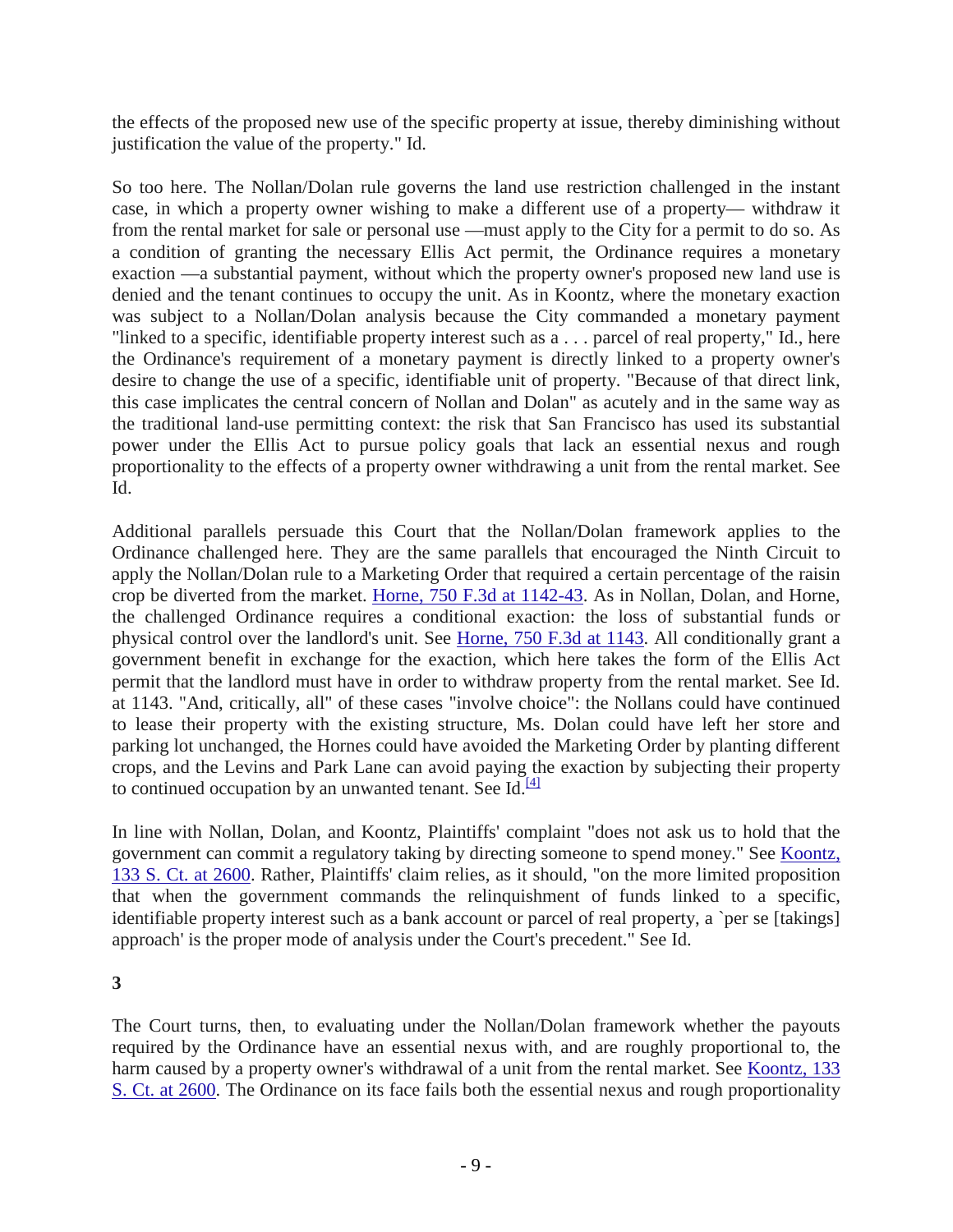tests. It requires that property owners seeking a permit to cease renting their property pay the evicted tenant an amount equal to two years' worth of the alleged gap between the reduced rent the tenant was paying the property owner and the market rent for a comparable unit. In other words, according to the City, because the eviction is the but-for cause of the tenant being exposed to perhaps unaffordably high market rents, the property owner must pay for two years of that rent differential.

But the property owner's decision to repossess a unit did not cause the rent differential gap to which the tenant is now exposed. Two variables, neither of which is attributable to the property owner, give rise to the rent gap differential. One variable is the market rate. The limited supply and correspondingly high price—of rental units in San Francisco is, on the City's own evidence, caused by entrenched market forces and structural decisions made by the City long ago in the management of its housing stock. See, e.g., Tr. Ex. 16 at 12; Tr. Ex. 13 at 2, 4. The market effect of an Ellis Act withdrawal—indeed, of all Ellis Act withdrawals, which number on the order of a few dozen every year among a housing stock of hundreds of thousands of units-is infinitesimally small. See Tr. Ex. 13 at 14. The record shows that in 2013, for example, less than five onehundredths of one percent of the City's rental housing stock was affected by an Ellis Act withdrawal. See Tr. Ex. 13 at 6-7, 14. On this record, it is indisputable that Ellis Act withdrawals do not cause high market prices.

The other variable is the regulated rent that the tenant currently enjoys. This is, of course, a creature of regulation that the City imposes on the property owner as rent control. Had the City regulated all rents or none, there would be no rent differential gap to which an evicted tenant would be exposed.<sup>[\[5\]](http://scholar.google.com/scholar_case?case=18197810633286893317&hl=en&as_sdt=6&as_vis=1&oi=scholarr#[5])</sup> Having chosen to regulate only some rents in the manner that it did, the City's rent control scheme results in many tenants, but not all, temporarily enjoying a lower-thanmarket rent.

Against the infinitesimally small impact of the withdrawal on the rent differential gap to which a tenant might now be exposed, the Ordinance requires an enormous payout untethered in both nature and amount to the social harm actually caused by the property owner's action. Certainly, the rental unit's withdrawal from the market might cause a particular tenant to incur a number of expenses: packing costs, moving costs, the payment of a new security deposit, perhaps a need to take time off of work for the move, change of address expenses, and the like. These expenses are comparable to the ones that satisfied the essential nexus test in Dolan, where reduced floodplain drainage was directly caused by the property owner's proposal to pave a much larger square footage of land—a direct link that nevertheless failed the rough proportionality test because the city failed to make an individualized showing that a public floodplain easement was sufficiently related to the development's impact on the city's interest in flood control. See [Dolan, 512 U.S. at](http://scholar.google.com/scholar_case?case=8551511773686011796&hl=en&as_sdt=2006&as_vis=1)  [387, 391.](http://scholar.google.com/scholar_case?case=8551511773686011796&hl=en&as_sdt=2006&as_vis=1) But here, a property owners' withdrawal does not affect rents, and thereby causes none of the rent differential gap that the Ordinance requires the property owner to pay in full: as already explained, the rent-controlled lower rate the tenant currently enjoys is of the City's regulatory making, and the higher market rent the tenant might pay in the future is of the market's making.

This is the crucial distinction between the 2005 Ordinance and the 2014 Ordinance challenged here, and why the constitutional infirmity of the latter says nothing about the former. The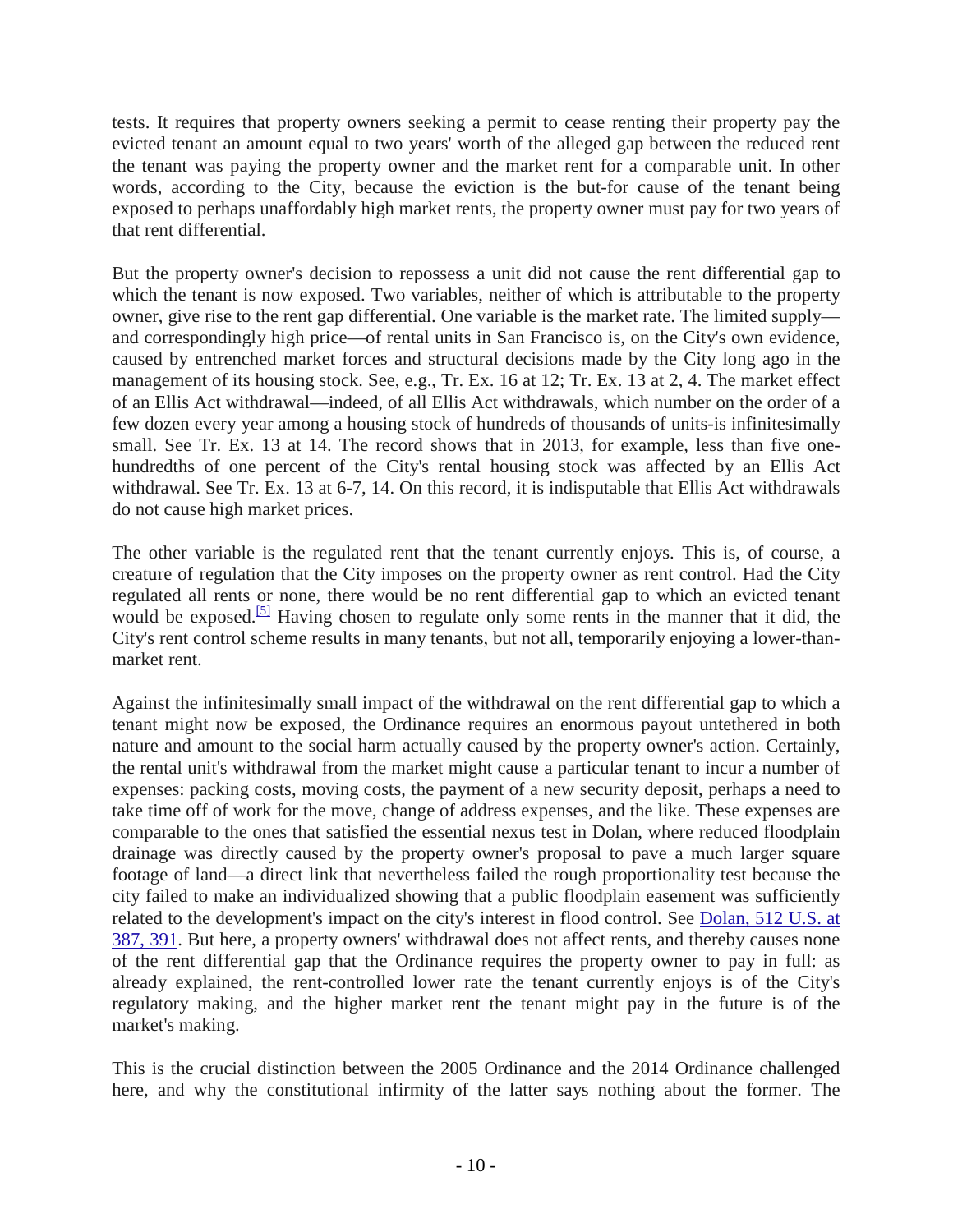payments required by the 2005 Ordinance were, in both amount and intent, roughly proportional to the typical relocation costs that the property owner causes a tenant to incur by withdrawing a unit from the rental market. The few thousand dollars required per tenant (and a correspondingly higher amount for the relocation of a multiple-tenant household) under the 2005 Ordinance approximates the expenses incurred in a typical relocation, which are the expenses caused by the property owner's withdrawal.

The 2014 Ordinance is altogether different. Its stated intent is not to provide relocation assistance, but to force the property owner to pay for two years of a theoretical rental market differential to which the tenant might now be exposed. The payout comes with no restrictions on how it is spent, no ability to ensure that the money be spent on housing or in San Francisco at all, and is not limited to low-income tenants whom the payout might persuade to stay in San Francisco-all factors that weigh against the City's ability to prove that the exaction "further[s] the end advanced as the justification" for the Ordinance, in satisfaction of the essential nexus test.<sup>[6]</sup> [Nollan, 483 U.S. at 837.](http://scholar.google.com/scholar_case?case=10841693014473793601&hl=en&as_sdt=2006&as_vis=1) The City's "conclusory statement[s]" that the payment "could offset some" of the withdrawal's negative impacts are insufficient to show proportionality. See Dolan, [512 U.S. at 395-96.](http://scholar.google.com/scholar_case?case=8551511773686011796&hl=en&as_sdt=2006&as_vis=1) But independently, and more fundamentally, the Ordinance fails on its face because it requires a monetary exaction that is not roughly proportional to-indeed, does not even share an essential nexus with-the impact of the property owner's proposed change in use. That is to say, it seeks to force the property owner to pay for a broad public problem not of the owner's making. See [Koontz, 133 S. Ct. at 2600.](http://scholar.google.com/scholar_case?case=7062962536363873641&hl=en&as_sdt=2006&as_vis=1) A property owner did not cause the high market rent to which a tenant who chooses to stay in San Francisco might be exposed, nor cause the lower rentcontrolled rate the tenant previously enjoyed. The Ordinance's constitutional infirmity being one inherent in the nature of what the monetary exaction is intended to recompense-a dislocation that necessarily arises in all of the Ordinance's applications-it fails on its face to survive Fifth Amendment scrutiny. See [United States v. Salerno, 481 U.S. 739, 745 \(1987\)](http://scholar.google.com/scholar_case?case=5741581181224640770&hl=en&as_sdt=2006&as_vis=1) (The challenger in a facial suit "must establish that no set of circumstances exists under which the Act would be valid."); [Wash. State Grange v. Wash. State Republican Party, 552 U.S. 442, 449 \(2008\)](http://scholar.google.com/scholar_case?case=8991534343231697057&hl=en&as_sdt=2006&as_vis=1) (same).

The City maintains that the payout satisfies the essential nexus and rough proportionality tests because the property owner's withdrawal of a unit from the housing market "causes" the evicted tenant to be exposed to market rents. But this private benefit/loss analysis fails to offer an escape from the just compensation clause. The City seeks to have its cake and eat it too, looking to the Ordinance's stated public purposes to satisfy the Public Use Clause but looking only to an individual tenant's private circumstance to satisfy rough proportionality. This defies the Nollan/Dolan test, which looks to the relationship "between the property that the government demands and the social costs of the applicant's proposal." [Koontz, 133 S. Ct. at 2595.](http://scholar.google.com/scholar_case?case=7062962536363873641&hl=en&as_sdt=2006&as_vis=1) The property owner's withdrawal causes the tenant to incur certain immediate moving expenses. But as previously discussed, it does not cause either variable of the rent gap differential.

Were the City's literal reading correct-that the property owner's personal use of a property "causes" a tenant to face high market rents-there would be no principled reason under the Fifth Amendment to limit the exaction to two years instead of ten, or a lifetime. This is not a matter of the Court second-guessing legislative line drawing, nor of the City's beneficence in requiring a less onerous exaction than it might otherwise have. In basing its payments on a rent gap differential, the nature of the exaction here does not purport to have a nexus with anything the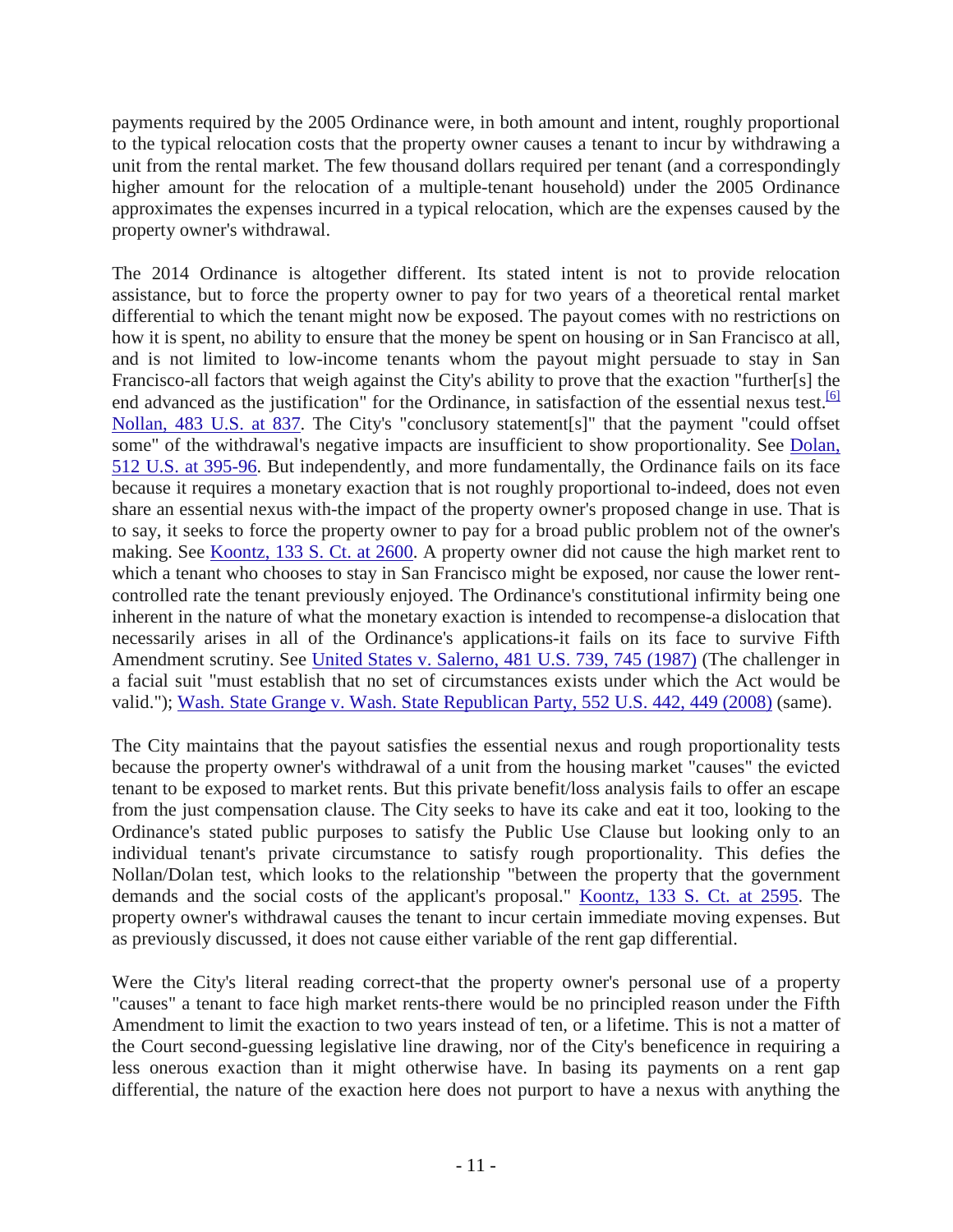property owner actually caused, but rather with market forces unrelated to the impact of the property owner's use of the property. See [Dolan, 512 U.S. at 386.](http://scholar.google.com/scholar_case?case=8551511773686011796&hl=en&as_sdt=2006&as_vis=1) "The absence of a nexus" leaves the City "in the position of simply trying to obtain" tenant public assistance at the owner's expense, without compensation from the government. See [Dolan, 512 U.S. at 387](http://scholar.google.com/scholar_case?case=8551511773686011796&hl=en&as_sdt=2006&as_vis=1) (citing [Nollan,](http://scholar.google.com/scholar_case?case=10841693014473793601&hl=en&as_sdt=2006&as_vis=1)  [483 U.S. at 837\)](http://scholar.google.com/scholar_case?case=10841693014473793601&hl=en&as_sdt=2006&as_vis=1).

For these reasons, it is of no import that in approximately twenty percent of Ellis Act withdrawals, the dollar amount of the payment due under the 2014 Ordinance is not higher than the amount due under the 2005 Ordinance. Those instances occur because the tenant moved into the unit so recently that the alleged rental market differential the tenant might face upon eviction is minimal. But this Court's analysis on a facial challenge does not depend on the dollar amount due in any individual case. The Court's decision no more relies on sticker shock over the hundreds of thousands, or millions, of dollars owed by the plaintiffs here than on lower amounts that some other property owners might be required to pay. Rather, Nollan, Dolan, and Koontz instruct this Court to look to whether the monetary exaction "is related both in nature and extent to the impact of the proposed" new use of the property. See [Dolan, 512 U.S. at 391](http://scholar.google.com/scholar_case?case=8551511773686011796&hl=en&as_sdt=2006&as_vis=1) (emphasis added). In every instance, the Ordinance imposes on property owners a rent differential paymentof whatever size-that is by nature unrelated to the impact of the property owner's repossession. And in eighty percent of cases, the enormous payouts required by the Ordinance do not even bear a numerical relationship to the relocation costs that are causally linked to the property owner. "Extortionate demands for property in the land-use permitting context run afoul of the Takings Clause not because they take property but because they impermissibly burden the right not to have property taken without just compensation." [Koontz, 133 S. Ct. at 2596.](http://scholar.google.com/scholar_case?case=7062962536363873641&hl=en&as_sdt=2006&as_vis=1)

The City seeks to escape this analysis altogether by proposing that the Ordinance is just rent control in disguise; specifically, that it operates as "prospective" rent control, in which the property owner must pay as a lump sum now the same amount it would have lost, relative to market rates, had the tenant occupied the unit for the next two years at a rent controlled rate. It being black letter law that rent control is not a taking, the City reasons, this "prospective" rent control enjoys the same constitutionality.

This contention is as ungrounded in law as it is bizarre. Rent control reduces landlords' income by regulating the price increases they may charge if they choose to participate in the rental market. The Supreme Court has affirmed that States have broad power to regulate housing conditions in general and "place ceilings on the rents the landowner can charge . . . without automatically having to pay compensation." [Yee, 503 U.S. at 529.](http://scholar.google.com/scholar_case?case=11117308571687389252&hl=en&as_sdt=2006&as_vis=1) But a "different case would be presented were [a] statute, on its face or as applied, to compel a landowner over objection to rent his property or to refrain in perpetuity from terminating a tenancy." [Yee, 503 U.S. at 528.](http://scholar.google.com/scholar_case?case=11117308571687389252&hl=en&as_sdt=2006&as_vis=1) A property owner has the right, under the Ellis Act and likely under the Constitution, to cease being a landlord. See Cal. Gov't Code § 7060(a). By evicting a rent-controlled tenant, the property owner no longer is subject to rent control. Moreover, there is no legal or logical authority for the proposition that a government's ability to regulate market prices implies an authority to require an affirmative lump-sum payment. The Ordinance "is not a rent control law for the simple reason that it is not designed to—nor does it—control rents. It does not just miss the mark because of unintended consequences or inefficient administration. Its very structure was designed and intended not to provide housing rent control, but to transfer wealth" from Ellis Act property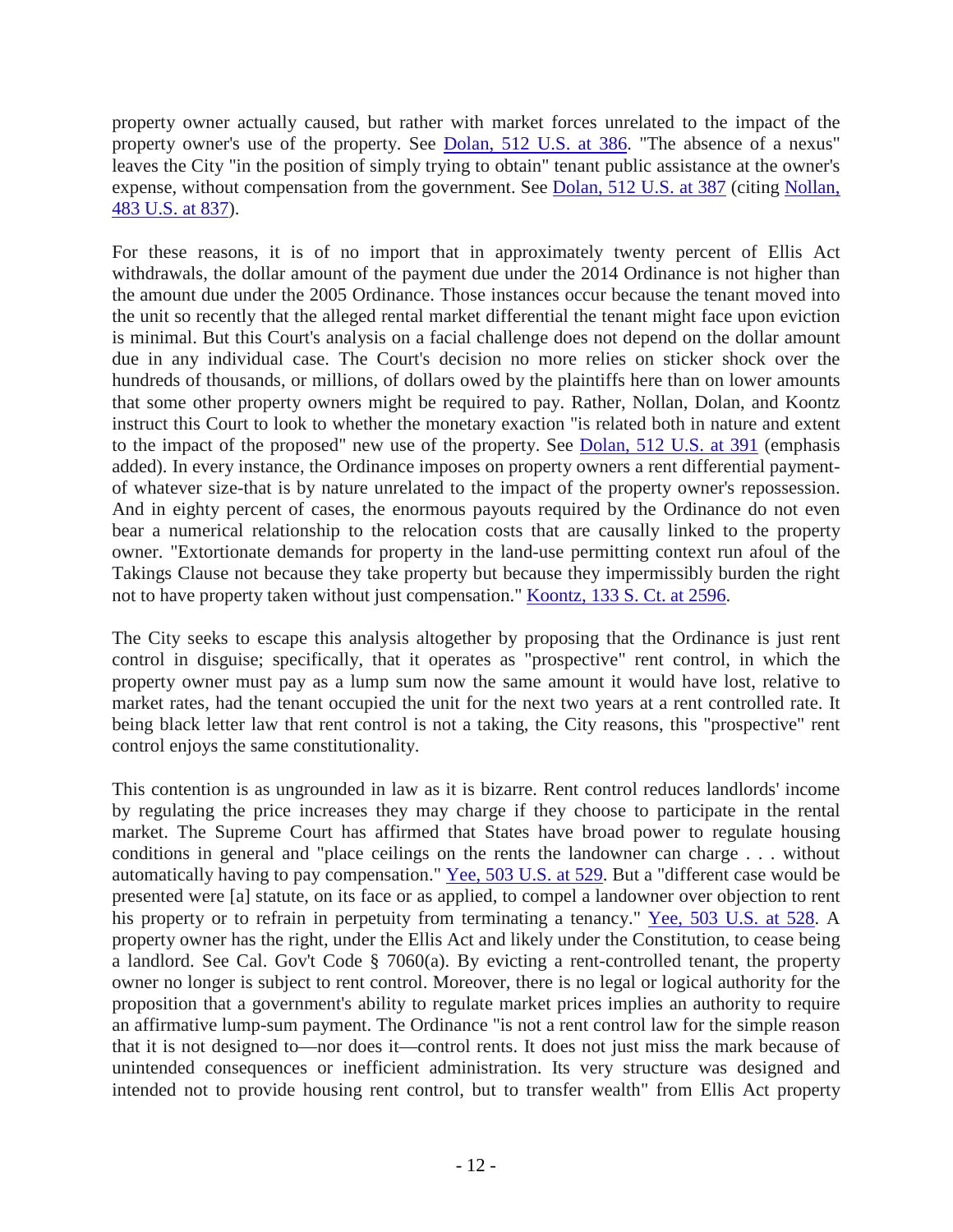owners to evicted tenants. See [Guggenheim, 638 F.3d at 1124 \(Bea, J., dissenting\).](http://scholar.google.com/scholar_case?case=9489887856683067206&hl=en&as_sdt=2006&as_vis=1) The Levins knew at the time of purchase that their property was subject to rent control, such that their annual increases in rent and ability to evict a tenant without cause would be limited. But the Ordinance retroactively requires them to pull from their pockets a huge lump-sum amount-in their case, roughly equivalent to a refund of two months of rent for every year the tenant occupied the property, starting long before they purchased it—that shares none of the features of rent control upheld by the courts.

The City's alternate escape route is shut for the same reason. The City rightly notes that Nollan and Dolan were predicated on the government demanding, in exchange for a permit or benefit, an exaction it could not compel directly. See [Dolan, 512 U.S. at 384;](http://scholar.google.com/scholar_case?case=8551511773686011796&hl=en&as_sdt=2006&as_vis=1) [Nollan, 483 U.S. at 831.](http://scholar.google.com/scholar_case?case=10841693014473793601&hl=en&as_sdt=2006&as_vis=1) In other words, a "predicate for any unconstitutional conditions claim is that the government could not have constitutionally ordered the person asserting the claim to do what it attempted to pressure that person into doing." [Koontz, 133 S. Ct. at 2598.](http://scholar.google.com/scholar_case?case=7062962536363873641&hl=en&as_sdt=2006&as_vis=1) The City uses this to posit that because the City can compel a landlord to charge a rent-controlled rate, it can compel landlords to pay the same benefit to the tenant in cash. But as discussed above, the Ordinance neither shares any of the features of, nor is intended to function as, rent control. The City has no authority to require property owners to remain in the rental market and thus be subject to rentcontrol losses, nor to seize the property owners' funds to ameliorate this or any other perceived social ill.<sup>[7]</sup> So instead, the City has conditioned the payout on the property owners' intent to exercise one of their most essential property rights—the right of possession, to the exclusion of others—thereby invoking the rough proportionality test designed for this very context. See [Kaiser Aetna v. United States, 444 U.S. 164, 176 \(1979\).](http://scholar.google.com/scholar_case?case=16160854243434985019&hl=en&as_sdt=2006&as_vis=1)

In the end, this Court concludes that the Ordinance is a monetary exaction that "lack[s] an essential nexus and rough proportionality to the effects of the proposed new use of the specific property at issue." See [Koontz, 133 S. Ct. at 2600.](http://scholar.google.com/scholar_case?case=7062962536363873641&hl=en&as_sdt=2006&as_vis=1) The Ordinance does so on its face, because the explicit purpose of the statute is to approximate a rent differential sum that is neither caused by nor related to the impact of property owners' decisions to exercise the right to regain possession of their parcels. By its very terms, like other government demands of the "relinquishment of funds linked to a specific, identifiable property interest," the Ordinance neither pays nor contemplates just compensation. See [Koontz, 133 S. Ct. at 2600.](http://scholar.google.com/scholar_case?case=7062962536363873641&hl=en&as_sdt=2006&as_vis=1) The Ordinance thus does not pass constitutional muster.

# **III. CONCLUSION**

San Francisco's housing shortage and the high market rates that result are significant problems of public concern, and the City legislature's attempts to ameliorate them are laudable. "[B]ut there are outer limits to how this may be done. A strong public desire to improve the public condition [will not] warrant achieving the desire by a shorter cut than the constitutional way of paying for the change." [Dolan, 512 U.S. at 396](http://scholar.google.com/scholar_case?case=8551511773686011796&hl=en&as_sdt=2006&as_vis=1) (quotations omitted). The Constitution prohibits the City from taking the policy shortcut it has taken here, in which the City seeks to "forc[e] some people alone to bear public burdens which, in all fairness and justice, should be borne by the public as a whole." Id. at 384 (quoting [Armstrong v. United States, 364 U.S. 40, 49 \(1960\)\)](http://scholar.google.com/scholar_case?case=13728064308425867928&hl=en&as_sdt=2006&as_vis=1). The Ordinance apparently is unprecedented in requiring a massive lump-sum payout from one private party to another in exchange for regaining possession of property.<sup>[8]</sup> But that trail had not been blazed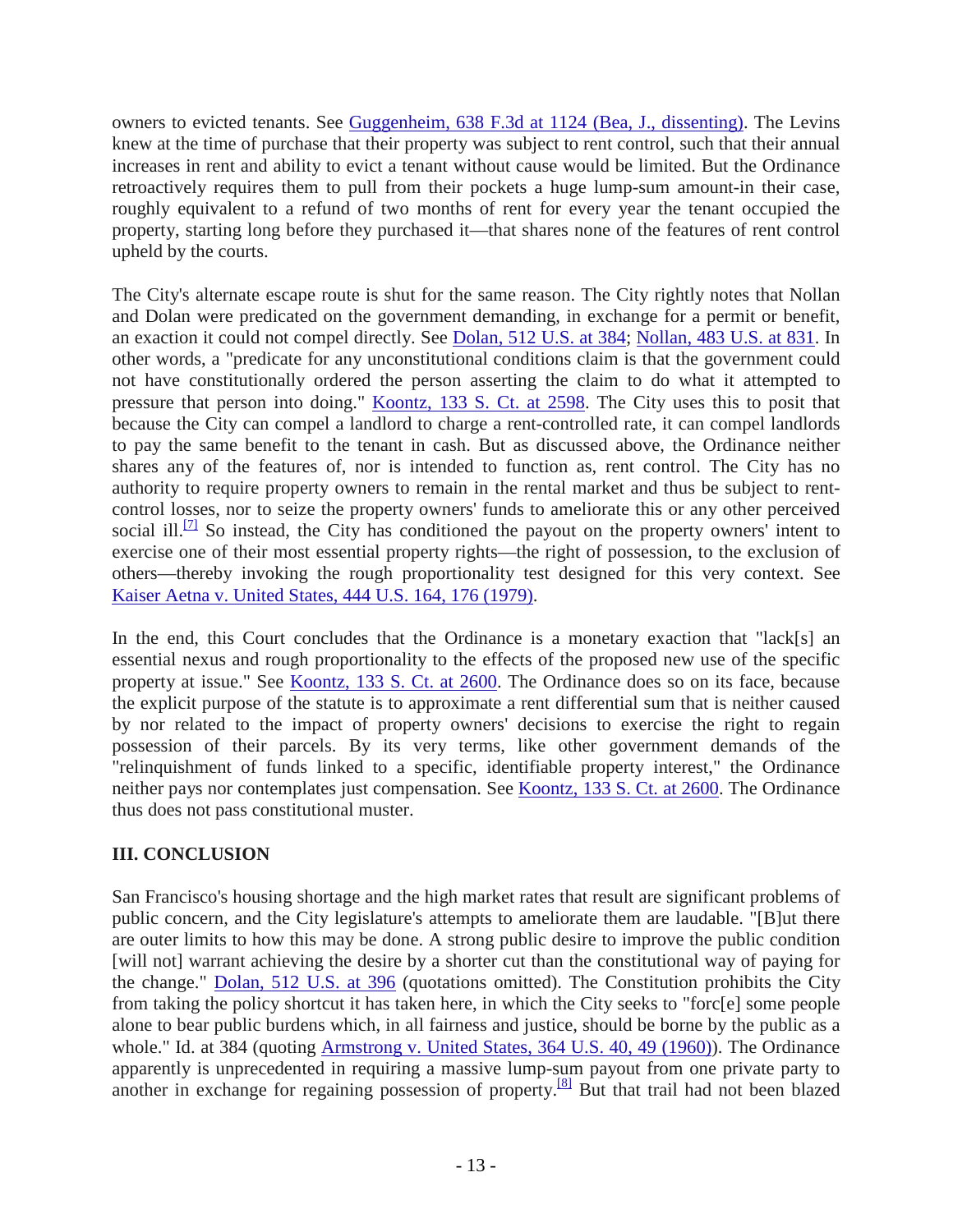before for good reason. In so doing, the City has crossed the constitutional line between permissible government regulation of land and an impermissible monetary exaction that lacks an essential nexus and rough proportionality to the impact of an Ellis Act withdrawal. For these reasons, the Court GRANTS declaratory and injunctive relief from the Ordinance as a taking without just compensation in violation of the Fifth Amendment to the United States Constitution. This decision is hereby STAYED until October 24, 2014, to allow the City to seek any relief to which it is entitled in the Ninth Circuit.

#### IT IS SO ORDERED.

[\[1\]](http://scholar.google.com/scholar_case?case=18197810633286893317&hl=en&as_sdt=6&as_vis=1&oi=scholarr#r[1]) The current, inflation-adjusted payouts under the 2005 Ordinance are \$5,265.10 base relocation amount, up to \$15,795.27 per unit, plus \$3,510.06 to each tenant who is disabled or 62 or older. Tr. Ex. 4 (dkt. 60-8) at 8.

[\[2\]](http://scholar.google.com/scholar_case?case=18197810633286893317&hl=en&as_sdt=6&as_vis=1&oi=scholarr#r[2]) On October 24, 2013, Park Lane filed a Notice of Intent to Withdraw and Notices of Termination of Tenancy on its tenant-occupied units. Stip. Facts ¶ 67. As of June 1, 2014, tenants in thirteen of Park Lane's units had not vacated the property, which subjected Park Lane to the 2014 Ordinance. Stip. Facts ¶ 74.

[\[3\]](http://scholar.google.com/scholar_case?case=18197810633286893317&hl=en&as_sdt=6&as_vis=1&oi=scholarr#r[3]) The City argues in a nearly identical vein that "[e]quitable relief is not available to enjoin an alleged taking of private property for a public use, duly authorized by law, when a suit for compensation can be brought against the sovereign subsequent to the taking." Trial Brief (dkt. 54) at 25 (quoting [Ruckelshaus v. Monsanto Co., 467 U.S. 986, 1016 \(1984\)\)](http://scholar.google.com/scholar_case?case=4542458969053697124&hl=en&as_sdt=2006&as_vis=1). Importantly, the quoted maxim "rests on the principle that so long as compensation is available for those whose property is in fact taken, the governmental action is not unconstitutional." [United States v.](http://scholar.google.com/scholar_case?case=17385012200260415046&hl=en&as_sdt=2006&as_vis=1)  [Riverside Bayview Homes, Inc., 474 U.S. 121, 128 \(1985\)](http://scholar.google.com/scholar_case?case=17385012200260415046&hl=en&as_sdt=2006&as_vis=1) (citing [Williamson Cnty., 473 U.S. at](http://scholar.google.com/scholar_case?case=13419993688733265381&hl=en&as_sdt=2006&as_vis=1)  [190\)](http://scholar.google.com/scholar_case?case=13419993688733265381&hl=en&as_sdt=2006&as_vis=1). This does not prevent Plaintiffs from seeking equitable relief under other circumstances, like those presented here, where the lump-sum payment from property owner to tenant that the Ordinance requires neither provides nor sensibly contemplates compensation. See [Wash. Legal](http://scholar.google.com/scholar_case?case=7837393888478470748&hl=en&as_sdt=2006&as_vis=1)  [Fdn. v. Legal Fdn. of Wash., 271 F.3d 835, 850 \(9th Cir. 2001\)](http://scholar.google.com/scholar_case?case=7837393888478470748&hl=en&as_sdt=2006&as_vis=1) (citing [Transohio Sav. Bank v.](http://scholar.google.com/scholar_case?case=3997051848755510837&hl=en&as_sdt=2006&as_vis=1)  [Director, Office of Thrift Supervision, 967 F.2d 598, 613 \(D.C. Cir. 1992\)](http://scholar.google.com/scholar_case?case=3997051848755510837&hl=en&as_sdt=2006&as_vis=1) ("the district court should accept jurisdiction over takings claims for injunctive relief in the few cases where a Claims Court remedy is so inadequate that the plaintiff would not be justly compensated.") (citation omitted)).

[\[4\]](http://scholar.google.com/scholar_case?case=18197810633286893317&hl=en&as_sdt=6&as_vis=1&oi=scholarr#r[4]) The City advances two arguments that procedural bars categorically disqualify a Nollan/Dolan analysis from applying to this case: (1) that the framework cannot be applied in a facial takings claim, and (2) that the framework does not apply to legislatively imposed exactions. Neither is persuasive. The City relies on [Garneau v. City of Seattle, 147 F.3d 802 \(9th](http://scholar.google.com/scholar_case?case=7617825037225068637&hl=en&as_sdt=2006&as_vis=1)  [Cir. 1998\),](http://scholar.google.com/scholar_case?case=7617825037225068637&hl=en&as_sdt=2006&as_vis=1) for the principle that the Nollan/Dolan framework does not apply to facial takings claims, but the City's position ignores the fact that Garneau's applicability is limited after [Koontz, 133 S. Ct. 2586 \(2013\).](http://scholar.google.com/scholar_case?case=7062962536363873641&hl=en&as_sdt=2006&as_vis=1) In Garneau, the Ninth Circuit reviewed a Seattle ordinance that required landlords to pay moving costs of around \$2,000 to low-income tenants displaced by property that was to be redeveloped. Id. at 804. Two judges on the panel affirmed the district court's grant of summary judgment to the City on the facial takings claim. Id. at 813. In so doing, the court stated that "Dolan applies only to as—applied takings challenges, not to facial takings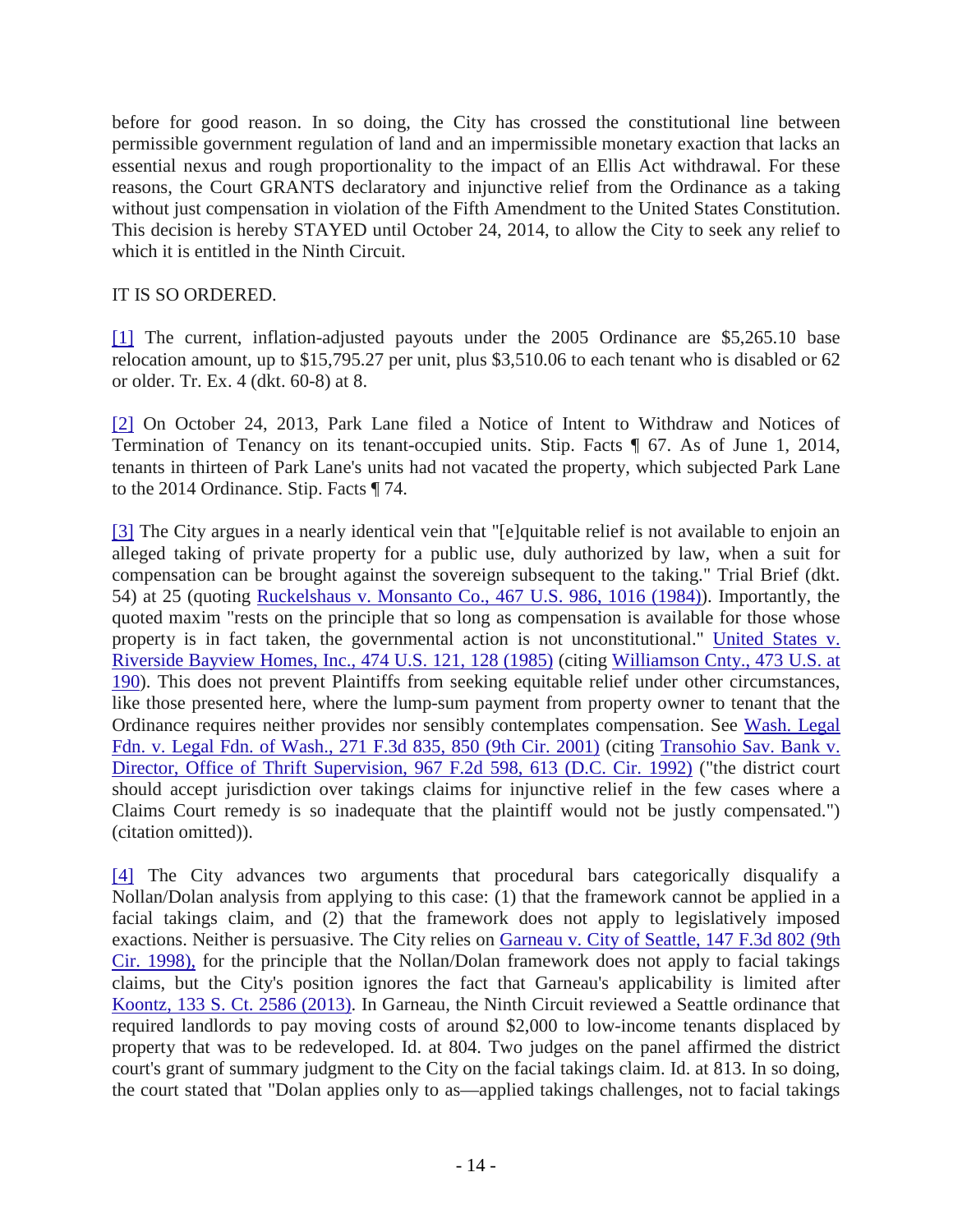challenges." Id. at 811. The majority in Garneau reached this conclusion by reasoning that a facial challenge would require it to determine whether the amount of each payment constituted a taking, an inquiry for which Nollan/Dolan provided no guidance and which was incompatible with a facial challenge. See Id. at 811-12. But Garneau is better understood as stating that the facial challenge in that case was not amenable to a Nollan/Dolan analysis. Garneau was decided before Koontz explicitly extended the Nollan/Dolan framework to monetary exactions, and much of Garneau's analysis relies on an assumed limitation to physical exactions that Koontz repudiated. After Koontz broadened the scope of Nollan/Dolan to monetary exactions, it opened up the applicability of the rough proportionality test to the nature and terms, in addition to the amount, of the enhanced payments the Ordinance requires here.

The City's reliance on [McClung v. City of Sumner, 548 F.3d 1219 \(9th Cir. 2008\)](http://scholar.google.com/scholar_case?case=10711523959386447334&hl=en&as_sdt=2006&as_vis=1) for the argument that Nollan/Dolan does not apply to legislative conditions also is misplaced. Koontz abrogated McClung's holding that Nollan/Dolan does not apply to monetary exactions, which is intertwined with and underlies McClung's assumptions about legislative conditions. [Koontz, 133](http://scholar.google.com/scholar_case?case=7062962536363873641&hl=en&as_sdt=2006&as_vis=1)  [S. Ct. at 2594.](http://scholar.google.com/scholar_case?case=7062962536363873641&hl=en&as_sdt=2006&as_vis=1) And a very recent Ninth Circuit case reinforces the applicability of the Nollan/Dolan framework to facial reviews of legislative exactions. In [Horne, 750 F.3d 1128,](http://scholar.google.com/scholar_case?case=1727581745917629963&hl=en&as_sdt=2006&as_vis=1) the Ninth Circuit reviewed and rejected a takings challenge to a Marketing Order that required raisin producers to hold back a certain amount of their crop from the market. There, the Ninth Circuit reviewed whether the Order satisfied the Nollan/Dolan essential nexus and rough proportionality tests. Id. at 1143-44. In so doing, the court explained that Dolan's individualized review of a particular land-permit condition made sense there, because "in the land use context . . . the development of each parcel is considered on a case-by-case basis. But here, the [raisin] use restriction is imposed evenly across the industry; all producers must contribute an equal percentage of their overall crop to the reserve pool." Id. at 1144. The court went on to conclude that the Marketing Order was tailored to the government interests under Nollan/Dolan because it varied the reserve requirement annually in accordance with market conditions. Id.

[\[5\]](http://scholar.google.com/scholar_case?case=18197810633286893317&hl=en&as_sdt=6&as_vis=1&oi=scholarr#r[5]) The City could have chosen to impose rent control on all units simultaneously and not to allow market rate adjustments at the commencement of a new tenancy, in which case there would be no rent gap differential upon eviction. Alternately, the City could have abstained from controlling rents altogether, in which case all rents would be market rate, again doing away with a rent gap differential. The differential exists only because the City's regulatory framework consists of rent-controlled and market rents existing simultaneously.

[\[6\]](http://scholar.google.com/scholar_case?case=18197810633286893317&hl=en&as_sdt=6&as_vis=1&oi=scholarr#r[6]) The City's conjecture that some tenants likely will use the payout to purchase housing in San Francisco is insufficient. See [Dolan, 512 U.S. at 395-96.](http://scholar.google.com/scholar_case?case=8551511773686011796&hl=en&as_sdt=2006&as_vis=1) Rather, it is incumbent on the City to "me[e]t its burden of demonstrating" that the Dolan test is satisfied by "mak[ing] some effort to quantify its findings" in support of the exaction's "rough proportionality" to the harm caused by the property owner's proposed change in land use. Id. at 395-97, 402. And it is no answer for the City to say that the Ordinance's purpose is fulfilled even with respect to tenants who use the payout for a purpose entirely unrelated to housing in San Francisco—to gamble in Las Vegas, say, or to buy housing in another state—because, the City argues, an efficient market means that the tenant has been compensated for the loss of the theoretical value of a rent-controlled unit in San Francisco. The purely private benefit that inures with respect to those tenants has no link